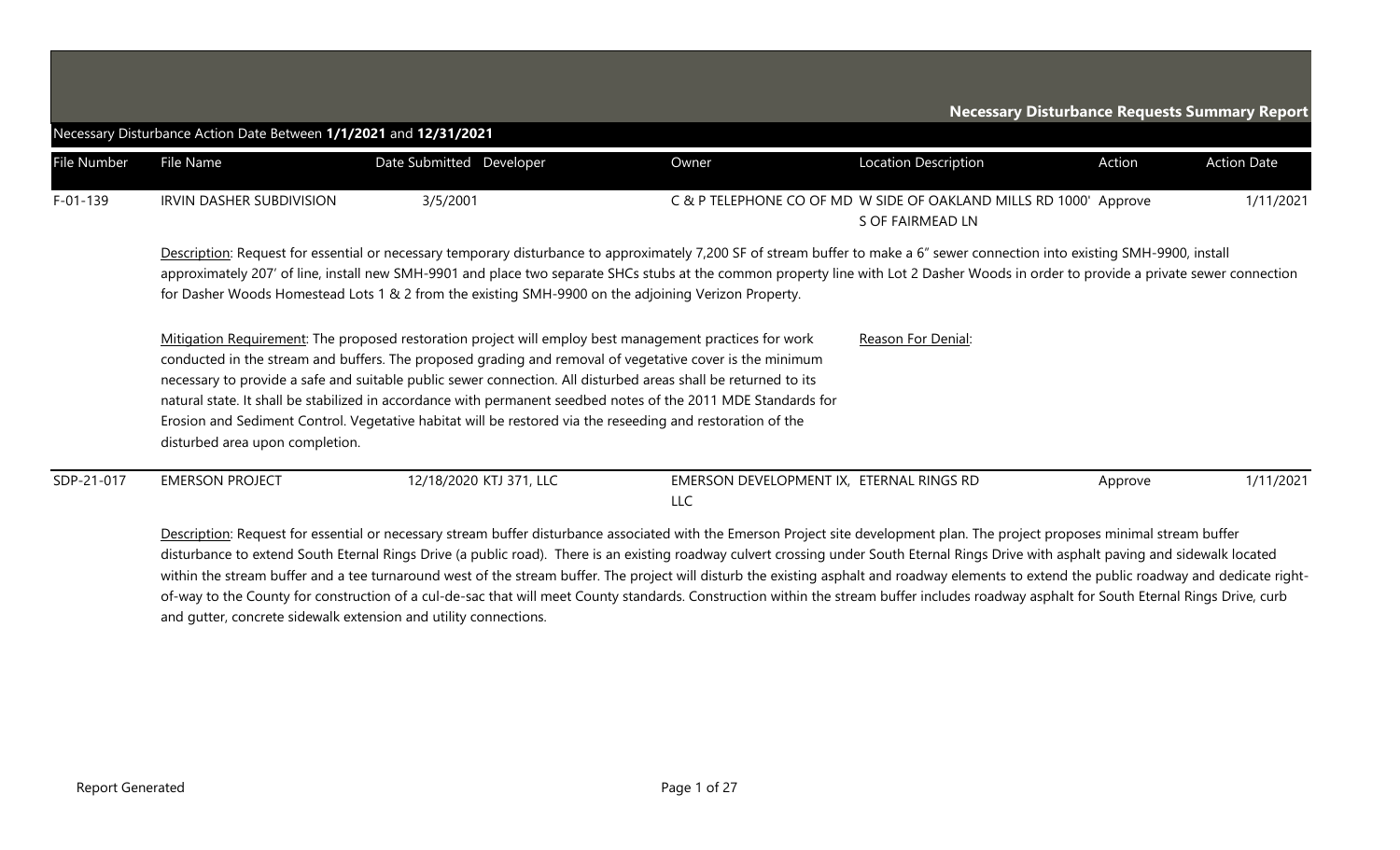|            | Necessary Disturbance Action Date Between 1/1/2021 and 12/31/2021 |                                                                                                                                                                                                                                                                                                                                                                                                                                                                                                                                                                                                                                                                                                    |                                                                  |                                      |         |           |
|------------|-------------------------------------------------------------------|----------------------------------------------------------------------------------------------------------------------------------------------------------------------------------------------------------------------------------------------------------------------------------------------------------------------------------------------------------------------------------------------------------------------------------------------------------------------------------------------------------------------------------------------------------------------------------------------------------------------------------------------------------------------------------------------------|------------------------------------------------------------------|--------------------------------------|---------|-----------|
|            | and returned to its natural condition.                            | Mitigation Requirement: Extension of the public roadway will employ best management practices for work<br>conducted in the disturbed stream buffer area; those disturbed areas shall be returned as a closely as possible to<br>its original natural state. The improvements shall only disturb the stream buffer area as stated in the request and<br>delineated on the site development plan (SDP-21-017). Any disturbances to environmentally regulated features<br>beyond what have been approved are not permitted unless the developer submits a formal request to DPZ for<br>such disturbances in accordance with Section 16.116(c). The disturbed areas not improved shall be re-vegetated |                                                                  | Reason For Denial:                   |         |           |
| SDP-87-100 | JUNCTION INDUSTRILA PARK                                          | 2/9/2021<br>Description: Request for essential or necessary temporary disturbance to approximately 69,955 SF of steep slopes greater than 25% to address maintenance deficiencies, meet current MDE<br>dam design standards, and protect downstream properties under Capital Project D-1177 at 10000 Junction Drive, Annapolis Junction, Maryland.                                                                                                                                                                                                                                                                                                                                                 |                                                                  | Generic Location for Plans and Cases | Approve | 2/8/2021  |
|            | disturbed area upon completion.                                   | Mitigation Requirement: The proposed grading and removal of vegetative cover is the minimum necessary for<br>improvement of stormwater treatment/retention and to improve water quality downstream. The proposed<br>restoration project will employ best management practices for work conducted on the existing embankments of<br>the existing pond. All disturbed areas will be returned to their natural state following 2011 MDE Standards for<br>Erosion and Sediment Control. Vegetative habitat will be restored via the reseeding and restoration of the                                                                                                                                   |                                                                  | Reason For Denial:                   |         |           |
| SP-21-002  | <b>BETHANY GLEN - ARAH</b>                                        | 12/8/2020 ELM STREET DEVELOPMENT                                                                                                                                                                                                                                                                                                                                                                                                                                                                                                                                                                                                                                                                   | THE HOWARD COUNTY IRON POSTWICK RD<br><b>BRIDGE HOUNDS, INC.</b> |                                      | Approve | 2/11/2021 |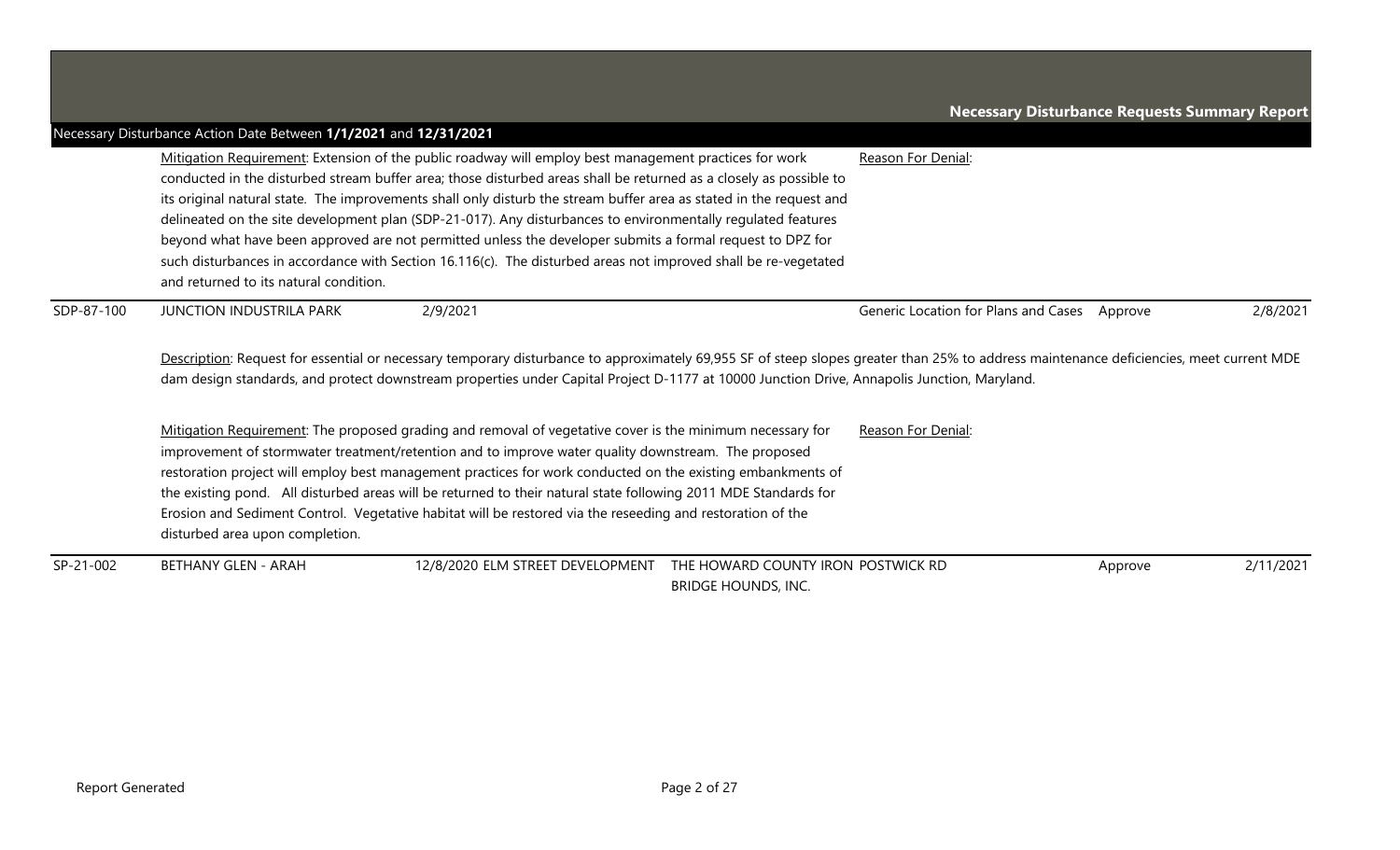Description: Request for essential or necessary stream, stream buffer, wetlands, wetlands buffer, and 100-year floodplain disturbances associated with two public sewer line installations and to connect a water line loop to serve the above referenced project. The proposed installations will connect to existing water and sewer mains to provide essential water and sewer services for the proposed age-restricted adult housing project. The disturbances associated with these two connections are in Neighborhoods D and E as detailed on a plan exhibit filed with this request.

The disturbances are necessary for providing the Bethany Glen age-restricted adult housing project water and sewage service to the southern section of the site. The disturbances are minimized to the limits needed for the trenching and installation of the sewer line and water line loop.

|            | Sections 16.115(c)(2) and 16.116(c)(1). | Mitigation Requirement: 1. The sewer line installations and the water line shall only disturb those environmental<br>areas as stated in the request and delineated in Neighborhoods D and E on the Necessary Disturbance plan<br>exhibit; any disturbances to environmentally regulated features beyond what has been approved are not<br>permitted unless the developer submits a formal request to DPZ for such disturbances in accordance with |           | <b>Reason For Denial:</b> |         |           |
|------------|-----------------------------------------|---------------------------------------------------------------------------------------------------------------------------------------------------------------------------------------------------------------------------------------------------------------------------------------------------------------------------------------------------------------------------------------------------------------------------------------------------|-----------|---------------------------|---------|-----------|
| SDP-21-003 | OAKLAND RIDGE INDUSTRIAL<br>PARK        | 12/2/2020 Nichols Development<br>Company, LLC                                                                                                                                                                                                                                                                                                                                                                                                     | 9190, LLC | RED BRANCH RD             | Approve | 2/17/2021 |

Company, LLC

Description: Request for essential or necessary streambank buffer and 100-year floodplain disturbances associated with the construction of public sewer to connect to the existing public sewer main in order to provide gravity sewer service for the proposed warehouse and office buildings at 9188 and 9190 Red Branch Road (SDP-21-003).

Mitigation Requirement: The disturbance is the minimum necessary to construct the sewer connection. The public sewer construction shall only disturb those environmental areas as stated in the request and as delineated on the Site Development Plan, SDP-21-003. Any disturbances to regulated environmental features beyond this request are not permitted unless the applicant submits a formal request to the Department of Planning & Zoning in accordance with Section 16.116(c). The disturbed areas shall be stabilized and seeded in accordance with the SDP-21-003 erosion and sediment control plan. The applicant will be required to obtain all necessary approvals and authorizations by the Maryland Department of the Environment (MDE) and the U.S. Army Corps of Engineers (USACE) for activities in regulated areas prior to submission of a grading permit application. MDE permit numbers shall be referenced on SDP-21-003 and on the grading permit application and plan. Reason For Denial: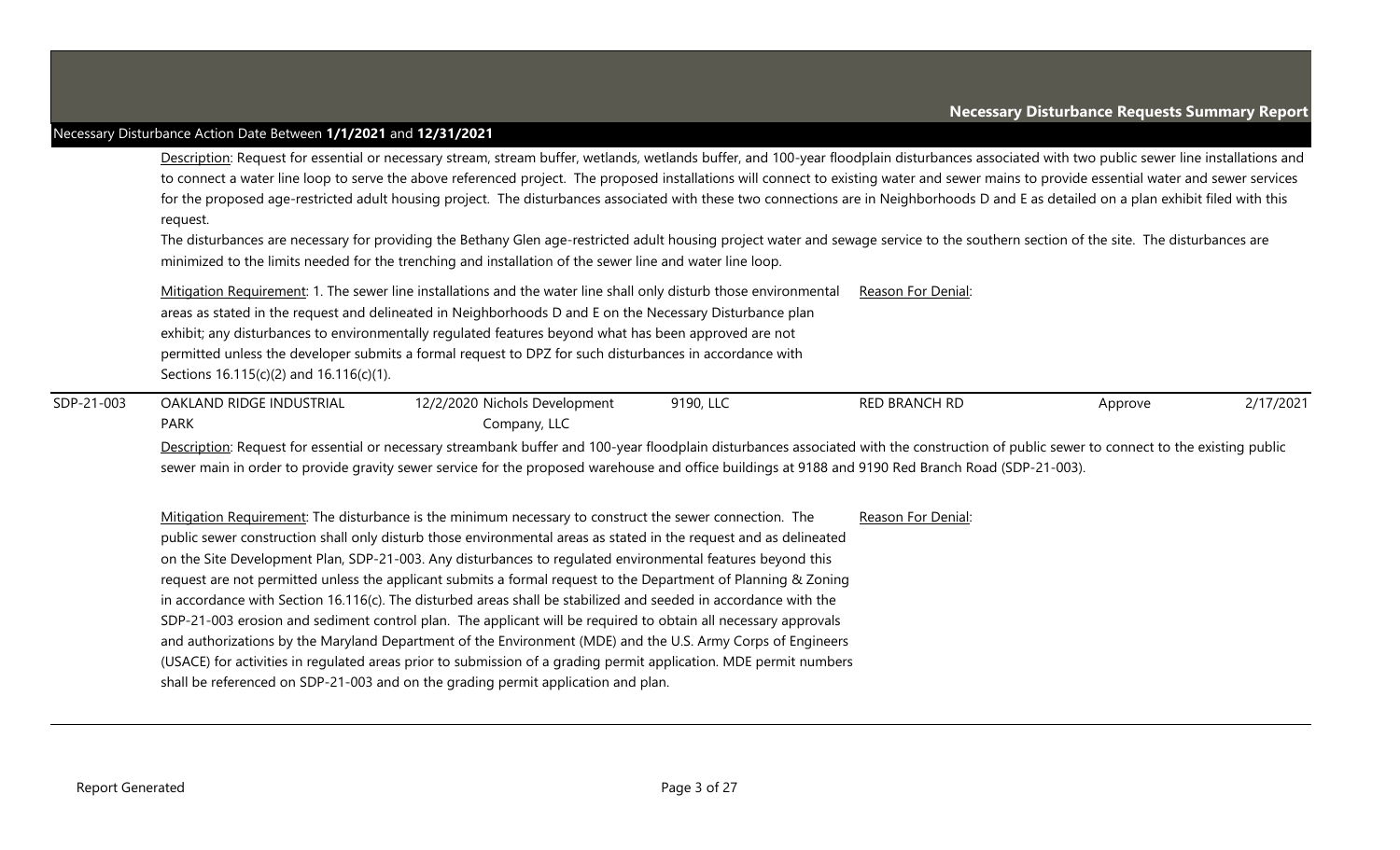|            |                                                                   |                                                                                                                                                                                                                                                                                                                                                                                                                                                                                                                                                                                                                                                                                                |                |                                      | <b>Necessary Disturbance Requests Summary Report</b> |           |  |  |  |  |
|------------|-------------------------------------------------------------------|------------------------------------------------------------------------------------------------------------------------------------------------------------------------------------------------------------------------------------------------------------------------------------------------------------------------------------------------------------------------------------------------------------------------------------------------------------------------------------------------------------------------------------------------------------------------------------------------------------------------------------------------------------------------------------------------|----------------|--------------------------------------|------------------------------------------------------|-----------|--|--|--|--|
|            | Necessary Disturbance Action Date Between 1/1/2021 and 12/31/2021 |                                                                                                                                                                                                                                                                                                                                                                                                                                                                                                                                                                                                                                                                                                |                |                                      |                                                      |           |  |  |  |  |
| SDP-21-007 | NORTH LAUREL PARK, LOT 15                                         | 1/19/2021 THE LEGENDS GROUP                                                                                                                                                                                                                                                                                                                                                                                                                                                                                                                                                                                                                                                                    | <b>IBRAHIM</b> | TERMINUS OF DECATUR PL               | Approve                                              | 2/23/2021 |  |  |  |  |
|            |                                                                   | Description: Request for essential or necessary disturbance to the 50' stream bank buffer associated with the access driveway and stormwater management features for the proposed single-<br>family dwelling. There are no other reasonable alternatives for providing access and stormwater management to the lot.                                                                                                                                                                                                                                                                                                                                                                            |                |                                      |                                                      |           |  |  |  |  |
|            | agencies.                                                         | Mitigation Requirement: Compliance with applicable County and State Regulations and obtain all necessary<br>permits for the Department of Inspections, Licenses, and Permits prior to initiating development onsite. In<br>accordance with the Howard County Subdivision and Land Development Regulations, no grading, removal of<br>vegetative covers or trees, paving and new structures shall be permitted within the 100-year floodplain, wetland,<br>streams, or their buffers, except as permitted by this alternative compliance petition. Any expansion to the scope<br>of work beyond what is shown on the plan exhibits will require additional evaluation from Howard County review |                | Reason For Denial:                   |                                                      |           |  |  |  |  |
| WP-21-104  | <b>VILLAGE OF MONTGOMERY RUN</b><br><b>SWM POND REPAIR</b>        | 3/18/2021 HOWARD COUNTY DPW                                                                                                                                                                                                                                                                                                                                                                                                                                                                                                                                                                                                                                                                    |                | N SIDE TERMINUS OF MONTGOMERY RUN RD | Approve                                              | 4/14/2021 |  |  |  |  |

Description: Request for essential or necessary stream and stream buffer disturbance associated with the repair of a stormwater management facility (Montgomery Run Pond 1) and stabilization of the receiving stream. The repairs will help to bring the pond up to current design standards, improve the pond's stormwater management performance and employ minor adjustments to the facility's design to maximize SWM treatment. 0.49 acres of herbaceous vegetation will be cleared in the stream buffer as a result of grading the stormwater facility and channel stabilization to replace an existing riser structure, drain valve, and intake, repair the principal spillway channel and maximize WQ treatment/impervious credit by expanding the pool. This disturbance to the stream buffer cannot be avoided to make the necessary repairs as described above

Reason For Denial: Mitigation Requirement: The disturbed 0.49 acres of disturbance to the stream buffer area shall be revegetated and returned to its natural condition to the greatest extent possible. The developer shall obtain authorization from the Maryland Department of the Environment and U.S. Army Corps of Engineers for activities in regulated wetland area prior to submission of any grading permit applications. Reference the applicable MDE or USACE permits or tracking numbers on any associated subdivision plans, site development plans and building or grading permits.

Report Generated Page 4 of 27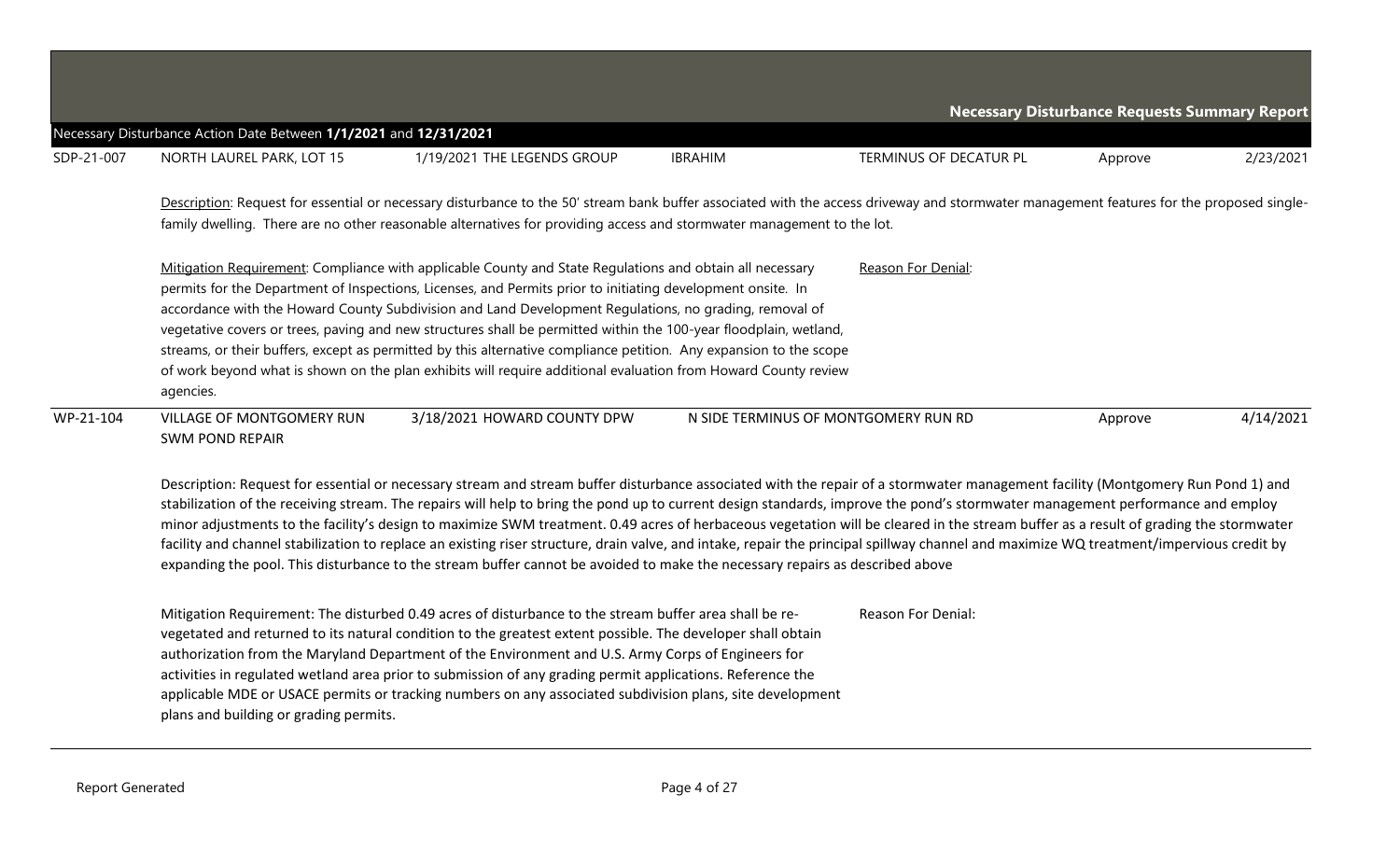|            |                                                                                          |                                                                                                                                                                                                                                                                                                                                                                                                                                                                                                                                                                                                                                                                                                                                                                                                                                                                                                                                                                                                                                                |                                                                   | <b>Necessary Disturbance Requests Summary Report</b> |         |           |
|------------|------------------------------------------------------------------------------------------|------------------------------------------------------------------------------------------------------------------------------------------------------------------------------------------------------------------------------------------------------------------------------------------------------------------------------------------------------------------------------------------------------------------------------------------------------------------------------------------------------------------------------------------------------------------------------------------------------------------------------------------------------------------------------------------------------------------------------------------------------------------------------------------------------------------------------------------------------------------------------------------------------------------------------------------------------------------------------------------------------------------------------------------------|-------------------------------------------------------------------|------------------------------------------------------|---------|-----------|
|            | Necessary Disturbance Action Date Between 1/1/2021 and 12/31/2021                        |                                                                                                                                                                                                                                                                                                                                                                                                                                                                                                                                                                                                                                                                                                                                                                                                                                                                                                                                                                                                                                                |                                                                   |                                                      |         |           |
| $F-20-074$ | DOUGLAS WOODS                                                                            | 12/29/2020 GP NORTH, LLC                                                                                                                                                                                                                                                                                                                                                                                                                                                                                                                                                                                                                                                                                                                                                                                                                                                                                                                                                                                                                       | GP NORTH, LLC                                                     | TERMINUS OF DEBORAH JEAN DR                          | Approve | 4/19/2021 |
|            | the lot.                                                                                 | Description: Request for essential or necessary 100-year floodplain, wetland and stream buffer disturbance associated with the construction of a public sewer line for three single family<br>dwellings. The disturbance is necessary for providing construction of a public sewer line for three single family dwellings. There are no other reasonable alternatives for providing access to                                                                                                                                                                                                                                                                                                                                                                                                                                                                                                                                                                                                                                                  |                                                                   |                                                      |         |           |
|            | to any other activities, uses, structures, or additions to this property.                | Mitigation Requirement: The proposed development project will employ best management practices for work<br>conducted in the 100-year floodplain, wetlands, and stream buffer and use super silt fence along the limit of<br>disturbance. Compliance with applicable County and State Regulations and obtain all necessary permits for the<br>Department of Inspections, Licenses, and Permits prior to initiating development onsite. In accordance with the<br>Howard County Subdivision and Land Development Regulations, no grading, removal of vegetative cover of trees,<br>paving and new structures shall be permitted within the 100 year floodplain, wetland streams or their buffers,<br>except as permitted by this alternative compliance petition. Any expansion to the scope of work beyond what is<br>shown on the plan exhibits will require additional evaluation from Howard County review agencies. The<br>Alternative Compliance Shall apply only to the uses and structures described and as shown on the exhibit and not |                                                                   | Reason For Denial:                                   |         |           |
| WP-21-123  | <b>BONNIE BRANCH EMERGENCY</b><br>SEWER PROTECTION & STREAM<br><b>BANK STABILIZATION</b> | 5/4/2021 HOWARD COUNTY DPW,<br>UTILITY DESIGN DIVISION                                                                                                                                                                                                                                                                                                                                                                                                                                                                                                                                                                                                                                                                                                                                                                                                                                                                                                                                                                                         | W SIDE BONNIE BRANCH<br>RD, NW OF 4743 BONNIE<br><b>BRANCH RD</b> |                                                      | Approve | 4/22/2021 |

Description: Request for approval for essential or necessary stream, streambank buffer, wetland buffer, 100-year floodplain and steep slope disturbances associated with an emergency repair project to protect an exposed manhole (MH 124) and sewer along the Bonnie Branch interceptor sewer in Ellicott City, MD (Capital Project #E-6282). The bank stabilization projec is critical to protect Howard County sanitary sewer infrastructure. The project is considered an emergency repair to address stream bank erosion which has led to exposure of the existing sewer manhole and threatens the integrity of the sewer line. The disturbance is the minimum necessary to stabilize the stream bank and to protect the manhole and sewer. The stabilization of the stream bank will employ best management practices for work conducted in the stream, streambank buffer, wetland buffer and 100-year floodplain. The disturbed areas shall be restored as closely as possible to their original state.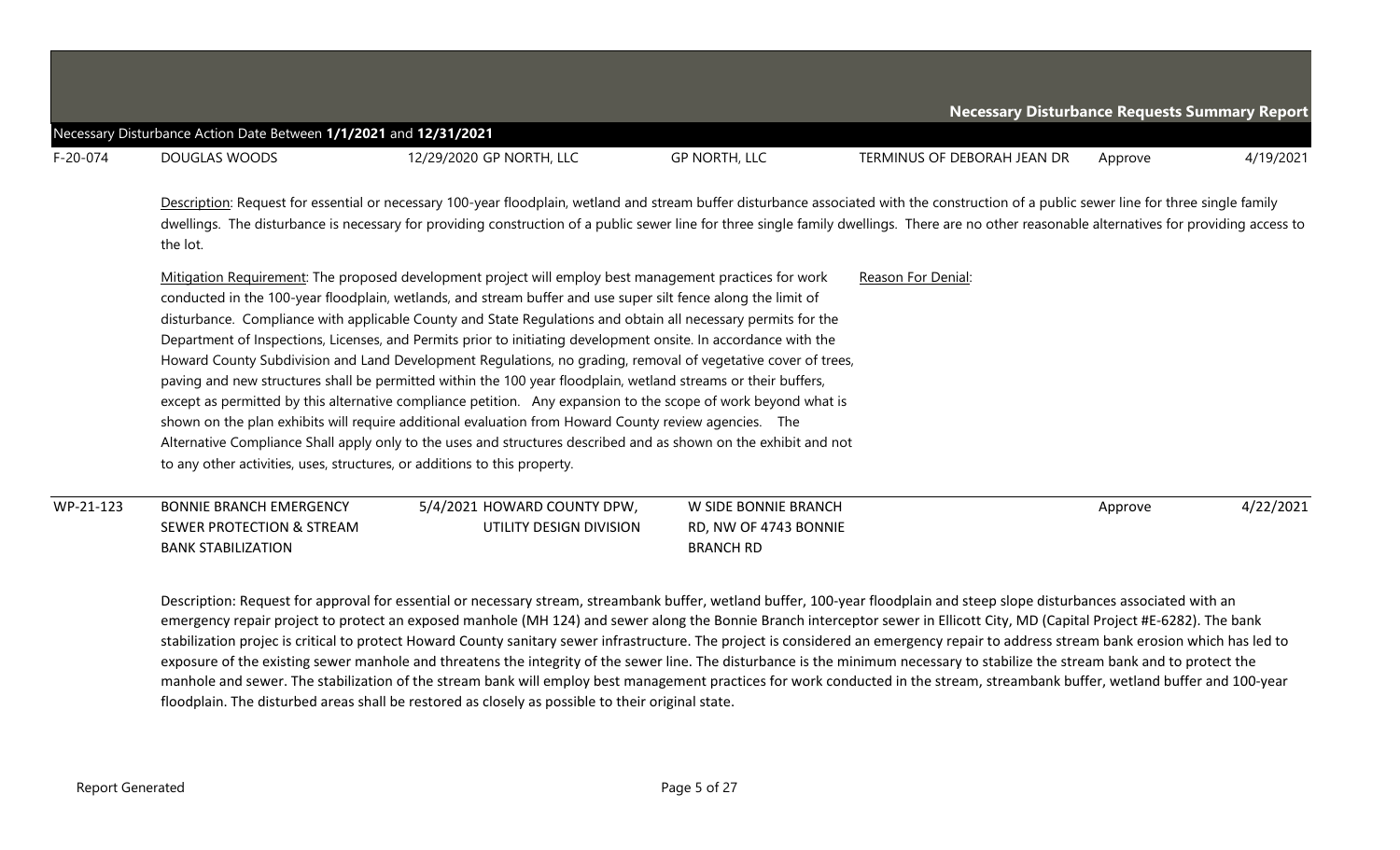Mitigation Requirement: The stabilization of the stream bank and sewer shall only disturb those environmental Reason For Denial: areas as stated in the request and as delineated on the 90% design plans dated April 16, 2021. Any disturbances to regulated environmental features beyond this request are not permitted unless the applicant submits a formal request to the Department of Planning & Zoning in accordance with Section 16.116(c). The disturbed areas shall be stabilized and seeded or planted with native vegetation in accordance with the design plans. The applicant will be required to obtain all necessary approvals and authorizations by the Maryland Department of the Environment (MDE) and the U.S. Army Corps of Engineers (USACE) for activities in regulated areas prior to submission of a grading permit application. Copies of the approved MDE permits shall be submitted with the grading permit application.

F-20-016 LYHUS PROPERTY 3/18/2021 ROCK REALTY, INC. LYHUS DEVELOPMENT, LLC LIME KILN RD W OF SCAGGSVILLE RD Approve 5/4/2021

Description: The request is for approval for essential or necessary stream, streambank buffers, wetlands, and wetland buffer disturbances associated with the construction of proposed Lallybroch Lane. The intent of the project is to construct the proposed access road in accordance with County Standards to serve the proposed Lyhus Development. The disturbances are the minimum necessary to provide the proposed standard roadway as close to the Counties Standards as possible as part of the review of Final Plan F-20-016. There are no other reasonable alternatives for providing the proposed roadway that meet the requirements for a standard roadway profile.

Mitigation Requirement: The majority of the proposed limits of disturbance will be replanted with native plantings Reason For Denial: to stabilize and re-establish the disturbed environmental areas adjacent to the proposed roadway after construction. Authorization for the proposed disturbances will need to be granted from the United States Army Corp of Engineers and Maryland Department of the Environment. The applicant should also provide a copy of the letter of authorization from the Maryland Department of Environment for the proposed activities prior to any project construction as well as the authorization number from the Army Corp of Engineers. Reference the applicable MDE and USACE permit or tracking numbers on any associated project plans, site development plans, alternative compliance petitions and building or grading permits.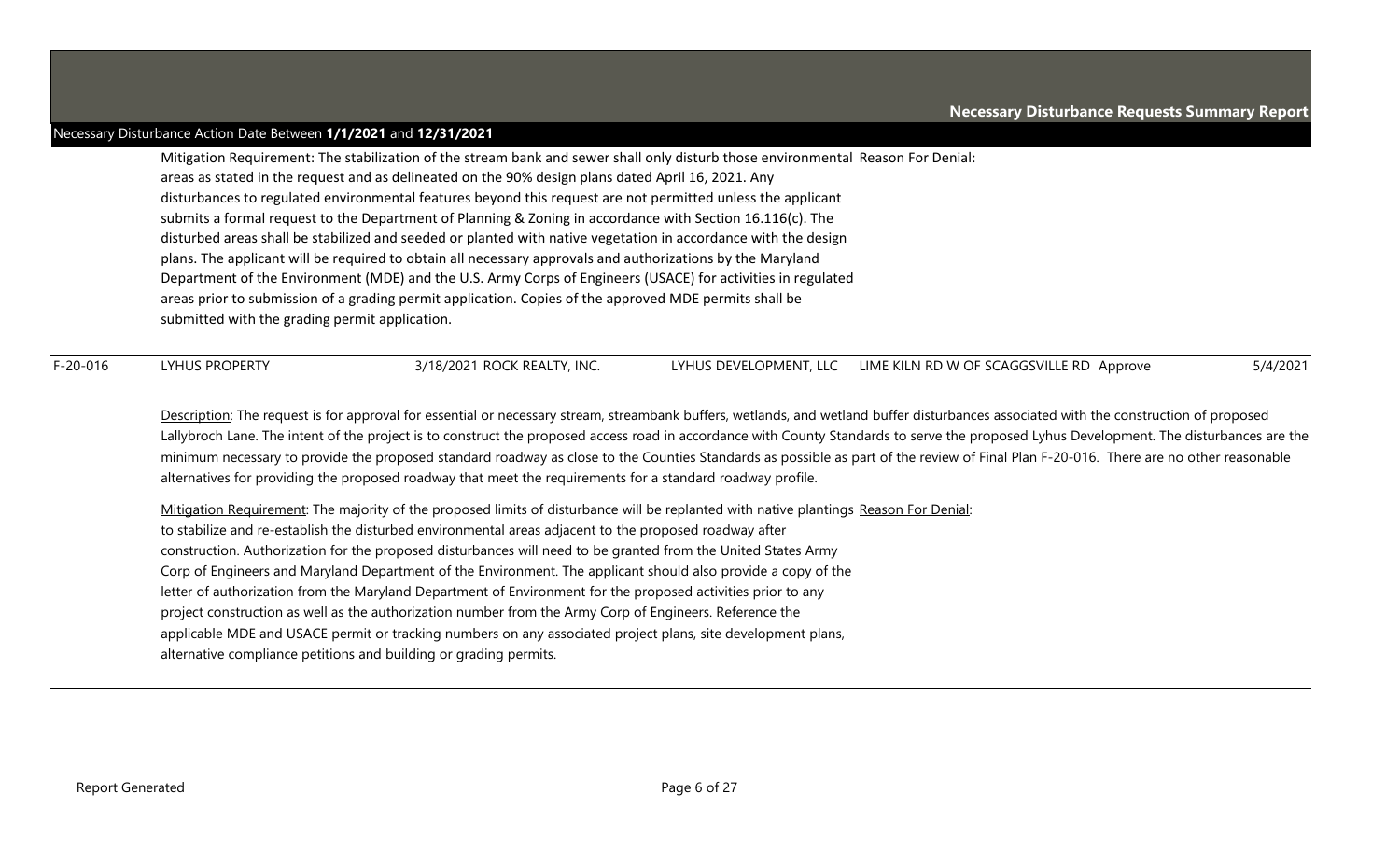| F-06-169 | BELMONT STATION (ELKRIDGE | 6/8/2006 ELKRIDGE LANDING | ELKRIDGE DEVELOPMENT LLC SW SIDE US RT 1 OPPOSITE TROY        | Approve | 5/7/2021 |
|----------|---------------------------|---------------------------|---------------------------------------------------------------|---------|----------|
|          | LANDING)                  |                           | DEVELOPMENT COMPANY, & ELKRIDGE DEVELOPMENT<br><b>HILL DR</b> |         |          |
|          |                           | INC.                      | NO. 2 LLC                                                     |         |          |

Description: The request is for approval for essential or necessary 100-year floodplain, stream and stream buffer disturbance associated with the emergency pedestrian bridge repair project on Tax Map 37, Parcel 196. The project will stabilize 30 linear feet of stream, requiring an LOD of less than 5,000 square feet. The disturbance is the minimum necessary to remove and replace the bridge, stabilize the stream bank and fill the sinkhole. The proposed development project will employ best management practices for work conducted in the 100-year floodplain, stream, and stream buffer. The disturbed areas will be restored as closely as possible to the original state and any cleared trees will be replaced with similar species as needed to revegetate the area.

Mitigation Requirement: 1. Compliance with applicable County and State Regulations and obtain all necessary permits for the Department of Inspections, Licenses, and Permits prior to initiating development onsite. Reason For Denial:

2. The emergency pedestrian bridge repair project shall only disturb those environmental areas as stated in the request and as delineated on plans dated April 14, 2021. Any disturbances to regulated environmental features beyond this request are not permitted unless the applicant submits a formal request to the Department of Planning & Zoning in accordance with Section 16.116(c).

3. The disturbed areas shall be stabilized and seeded or planted with native vegetation in accordance with the design plans.

4. The applicant will be required to obtain all necessary approvals and authorizations by the Maryland Department of the Environment (MDE) and the U.S. Army Corps of Engineers (USACE) for activities in the regulated areas prior to submission of a grading permit application. Copies of the approvals shall be submitted with the grading permit application.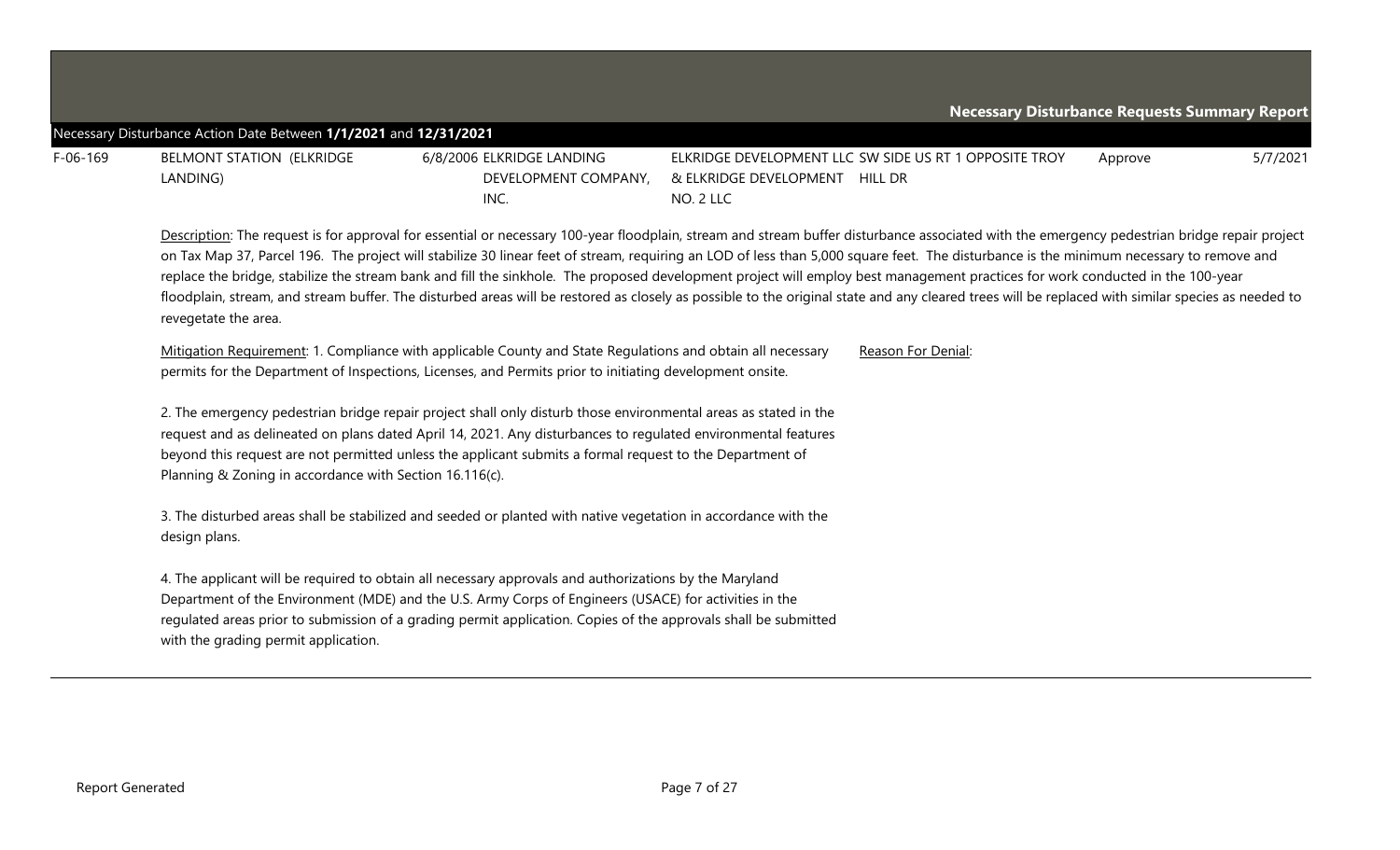|                               | Necessary Disturbance Action Date Between 1/1/2021 and 12/31/2021                                                                                                                                                                                                                                                                                                                                                                                                                                                                                                                                                                                                                                                                                                                                                                                                                                                                                                                                                                             |                         |                   |                                                | <b>Necessary Disturbance Requests Summary Report</b> |           |  |
|-------------------------------|-----------------------------------------------------------------------------------------------------------------------------------------------------------------------------------------------------------------------------------------------------------------------------------------------------------------------------------------------------------------------------------------------------------------------------------------------------------------------------------------------------------------------------------------------------------------------------------------------------------------------------------------------------------------------------------------------------------------------------------------------------------------------------------------------------------------------------------------------------------------------------------------------------------------------------------------------------------------------------------------------------------------------------------------------|-------------------------|-------------------|------------------------------------------------|------------------------------------------------------|-----------|--|
| 1159                          | Capital Proj - D- Village of Montgomery Run -<br>SWM Pond #1 Dam - Capital Proj.<br>D-1159                                                                                                                                                                                                                                                                                                                                                                                                                                                                                                                                                                                                                                                                                                                                                                                                                                                                                                                                                    | 5/11/2021 Howard County | Howard County DPW | Village of Montgomery Run - SWM<br>Pond #1 Dam | Approve                                              | 5/17/2021 |  |
|                               | Description: for approval for essential or necessary stream, stream buffer and floodplain disturbance associated with the repair of a stormwater management facility (Montgomery Run Pond<br>1) and stabilization of the receiving stream. The repairs will help to bring the pond up to current design standards, improve the pond's stormwater management performance and employ<br>minor adjustments to the facility's design to maximize SWM treatment.                                                                                                                                                                                                                                                                                                                                                                                                                                                                                                                                                                                   |                         |                   |                                                |                                                      |           |  |
|                               | Mitigation Requirement: The disturbed 0.49 acres of disturbance to the stream buffer area and the 7,836 SF of<br>disturbance to the 100-year floodplain shall be re-vegetated and returned to its natural condition to the greatest<br>extent possible. A redline revision to the road construction drawings of the Village of Montgomery Run (F-88-<br>258) final plan to include the limits of disturbances, physical upgrades performed as part of this SWM pond repair<br>and a note that references the DPW capital project associated with this repair. The stormwater management<br>repair shall cause 0.49 acres of disturbance of the stream buffer and 7,836 SF of disturbance to the 100-year<br>floodplain as stated in the request and delineated on the Necessary Disturbance plan exhibit. The developer shall<br>obtain authorization from the Maryland Department of the Environment and<br>U.S. Army Corps of Engineers for activities in regulated wetland area prior to submission of any grading permit<br>applications. |                         |                   | Reason For Denial:                             |                                                      |           |  |
| Capital Proj -<br>S6268/S6601 | Stonebrook Lane; Howard County<br>Capital Project S6268/S6601-<br><b>Emergency Sewer Pipe Repair</b>                                                                                                                                                                                                                                                                                                                                                                                                                                                                                                                                                                                                                                                                                                                                                                                                                                                                                                                                          | 4/19/2021 Howard County | Howard County DPW | Near Stonebrook Lane                           | Approve                                              | 5/20/2021 |  |

Description: Request for approval for essential or necessary disturbance to grade and remove vegetative cover within a stream and streambank buffer associated with an emergency repair project to protect an exposed section of 8-inch sanitary sewer serving Stonebrook in Columbia, MD (Capital Project #S-6268/S-6601). The project is considered an emergency repair to address stream bank erosion which has led to exposure of the existing 8-inch sanitary sewer line and threatens the integrity of the line. The disturbance is the minimum necessary to stabilize the stream bank and to protect the sewer line.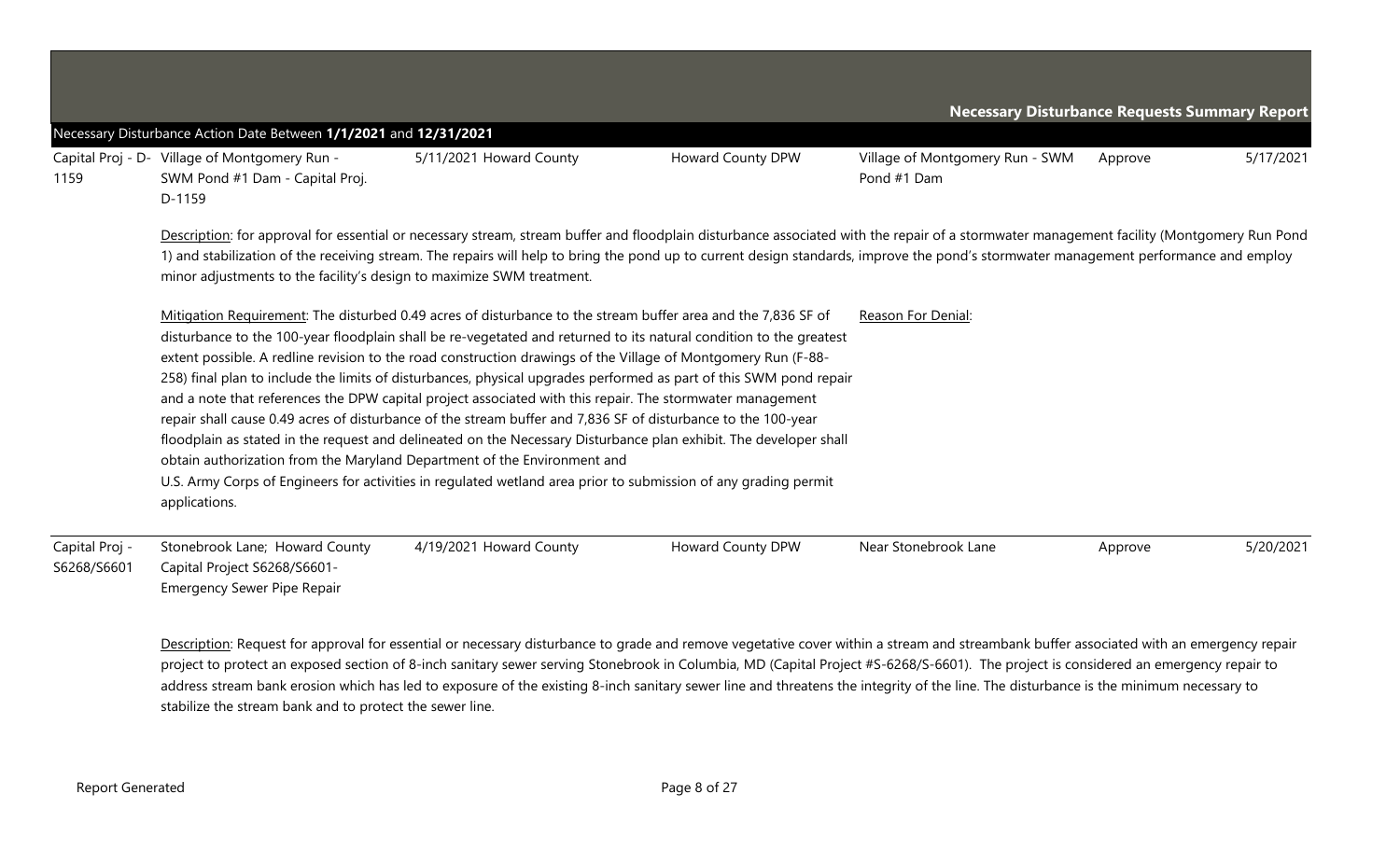|            | Necessary Disturbance Action Date Between 1/1/2021 and 12/31/2021                                                                                                                                                                                                                                                                                                                                                                                                                                                                                                                                                                                                                                                                                                                                                                                                                                                                                       |                    |           |
|------------|---------------------------------------------------------------------------------------------------------------------------------------------------------------------------------------------------------------------------------------------------------------------------------------------------------------------------------------------------------------------------------------------------------------------------------------------------------------------------------------------------------------------------------------------------------------------------------------------------------------------------------------------------------------------------------------------------------------------------------------------------------------------------------------------------------------------------------------------------------------------------------------------------------------------------------------------------------|--------------------|-----------|
|            | Mitigation Requirement: The stabilization of the stream bank and sewer shall only disturb those environmental<br>areas as stated in the request and as delineated on the design plans dated April 11, 2021. Any disturbances to<br>regulated environmental features beyond this request are not permitted unless the applicant submits a formal<br>request to the Department of Planning & Zoning in accordance with Section 16.116(c). The disturbed areas shall<br>be stabilized and seeded or planted with native vegetation in accordance with the design plans. The applicant<br>will be required to obtain all necessary approvals and authorizations by the Maryland Department of the<br>Environment (MDE) and the U.S. Army Corps of Engineers (USACE) for activities in regulated areas prior to<br>submission of a grading permit application. Copies of the approved MDE permits shall be submitted with the<br>grading permit application. | Reason For Denial: |           |
| SDP-74-050 | <b>MAYFIELD REPAIR FACILITY</b><br>1/1/1960                                                                                                                                                                                                                                                                                                                                                                                                                                                                                                                                                                                                                                                                                                                                                                                                                                                                                                             | Approve            | 5/20/2021 |

Description: The request is for approval for essential or necessary stream, streambank buffer and 100-year floodplain disturbances associated with a Capital Project to capture and treat runoff from the Mayfield repair facility. Three of the outfalls are existing and will be upgraded to contain treatment systems to improve water quality. The other two discharge points will be constructed with stable outfalls and water quality facilities. Discharge No. 4 will disturb approximately 1,800 square feet within the 100-year floodplain and 50' stream bank buffer. The disturbance is the minimum necessary to adequately control and treat polluted runoff. Authorizations have been issued by the MD Dept. of the Environment and U.S. Army Corps of Engineers for the proposed impacts to the stream and 100-year floodplain. The project will employ best management practices for work conducted in the stream, streambank buffer and 100-year floodplain. The disturbed areas shall be stabilized after construction is complete. Details will be provided on the Site Development Plan, SDP-74-050.

Mitigation Requirement: The project shall only disturb those environmental areas as stated in the request and as delineated on the capital project design plans dated April 2021. Any disturbances to regulated environmental features beyond this request are not permitted unless the applicant submits a formal request to the Department of Planning & Zoning in accordance with Section 16.116(c). The disturbed areas shall be stabilized and seeded or planted with native vegetation in accordance with the capital project design plans. Details shall be provided on the Site Development Plan, SDP-74-050. The applicant will be required to obtain all necessary approvals and authorizations by the Maryland Department of the Environment (MDE) and the U.S. Army Corps of Engineers (USACE) for activities in regulated areas prior to submission of a grading permit application. Copies of the approved MDE permits shall be submitted with the grading permit application. Reason For Denial: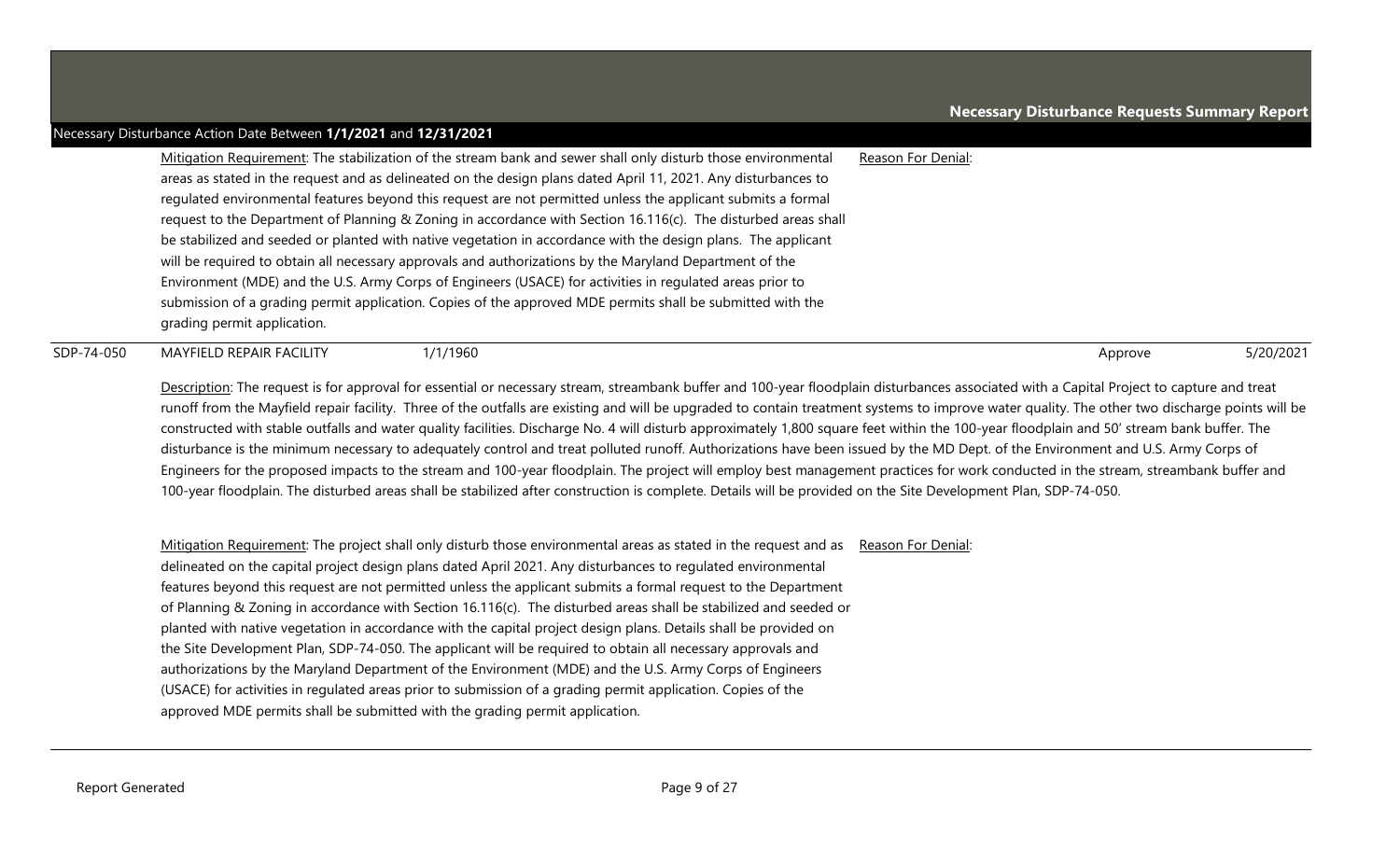|                               |                                                                                                       |                                                                                                                                                                                                                                                                                                                                                                                                                                                                                                                                                                                                                                                                                                                                                                                                                                                                                                            |                          |                       | <b>Necessary Disturbance Requests Summary Report</b> |           |
|-------------------------------|-------------------------------------------------------------------------------------------------------|------------------------------------------------------------------------------------------------------------------------------------------------------------------------------------------------------------------------------------------------------------------------------------------------------------------------------------------------------------------------------------------------------------------------------------------------------------------------------------------------------------------------------------------------------------------------------------------------------------------------------------------------------------------------------------------------------------------------------------------------------------------------------------------------------------------------------------------------------------------------------------------------------------|--------------------------|-----------------------|------------------------------------------------------|-----------|
|                               | Necessary Disturbance Action Date Between 1/1/2021 and 12/31/2021                                     |                                                                                                                                                                                                                                                                                                                                                                                                                                                                                                                                                                                                                                                                                                                                                                                                                                                                                                            |                          |                       |                                                      |           |
| Capital Proj -<br>S6268/S6601 | Basket Ring Road; Howard<br>County Capital Project<br>S6268/S6601- Emergency Water<br>Main Repair     | 4/19/2021 Howard County                                                                                                                                                                                                                                                                                                                                                                                                                                                                                                                                                                                                                                                                                                                                                                                                                                                                                    | Howard County DPW        | Near Basket Ring Road | Approve                                              | 5/20/2021 |
|                               | stabilize the stream bank and to protect the water line.                                              | Description: Request for approval for essential or necessary disturbance to grade and remove vegetative cover within a stream and streambank buffer associated with an emergency repair<br>project to protect an exposed section of 6-inch water main serving Oakland Mills neighborhood in Columbia, MD (Capital Project #S-6268/S-6601). The project is considered an emergency<br>repair to address stream bank erosion which has led to exposure of the existing 6-inch ductile iron pipe and threatens the integrity of the line. The disturbance is the minimum necessary to                                                                                                                                                                                                                                                                                                                         |                          |                       |                                                      |           |
|                               | submitted with the grading permit application.                                                        | Mitigation Requirement: The stabilization of the stream bank and water main shall only disturb those<br>environmental areas as stated in the request and as delineated on the design plans dated April 11, 2021. Any<br>disturbances to regulated environmental features beyond this request are not permitted unless the applicant<br>submits a formal request to the Department of Planning & Zoning in accordance with Section 16.116(c). The<br>disturbed areas shall be stabilized and seeded or planted with native vegetation in accordance with the design<br>plans. The applicant will be required to obtain all necessary approvals and authorizations by the Maryland<br>Department of the Environment (MDE) and the U.S. Army Corps of Engineers (USACE) for activities in regulated<br>areas prior to submission of a grading permit application. Copies of the approved MDE permits shall be |                          | Reason For Denial:    |                                                      |           |
| Capital Proj -<br>S6268/S6601 | Watchlight Court; Howard County<br>Capital Project S6268/S6601-<br><b>Emergency Sewer Pipe Repair</b> | 4/19/2021 Howard County                                                                                                                                                                                                                                                                                                                                                                                                                                                                                                                                                                                                                                                                                                                                                                                                                                                                                    | <b>Howard County DPW</b> | Near Watchlight Court | Approve                                              | 5/21/2021 |

Description: Request for approval for essential or necessary disturbance and removal of vegetative cover within a stream and streambank buffer associated with an emergency repair project to protect an exposed section of 8-inch sanitary sewer serving Jeffers Glen neighborhood in Columbia, MD (Capital Project #S-6268/S-6601). The project is considered an emergency repair to address stream bank erosion which has led to exposure of the existing 8-inch sanitary sewer line and threatens the integrity of the line. The disturbance is the minimum necessary to stabilize the stream bank and to protect the sewer line.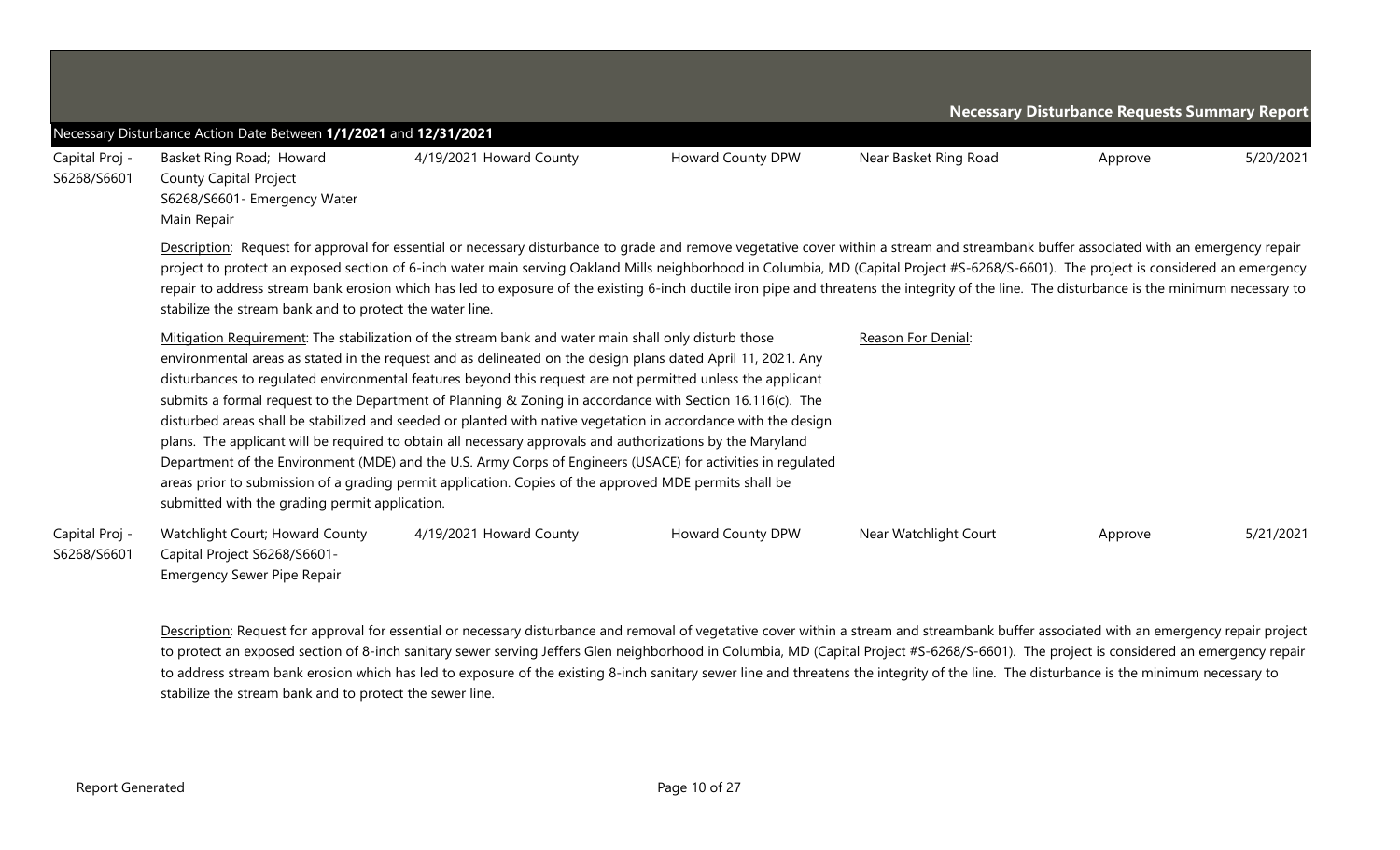|                                | Necessary Disturbance Action Date Between 1/1/2021 and 12/31/2021                                                                                                                                                                                                                                                                                                                                                                                                                                                                                                                                                                            |                                                                                                                                                                                                                                                                                                                                                                                                                                                                                                                                                                                                                                                                                                                                                                                                                                                                                                                          |                   |                       |                      |  |  |  |  |
|--------------------------------|----------------------------------------------------------------------------------------------------------------------------------------------------------------------------------------------------------------------------------------------------------------------------------------------------------------------------------------------------------------------------------------------------------------------------------------------------------------------------------------------------------------------------------------------------------------------------------------------------------------------------------------------|--------------------------------------------------------------------------------------------------------------------------------------------------------------------------------------------------------------------------------------------------------------------------------------------------------------------------------------------------------------------------------------------------------------------------------------------------------------------------------------------------------------------------------------------------------------------------------------------------------------------------------------------------------------------------------------------------------------------------------------------------------------------------------------------------------------------------------------------------------------------------------------------------------------------------|-------------------|-----------------------|----------------------|--|--|--|--|
|                                | grading permit application.                                                                                                                                                                                                                                                                                                                                                                                                                                                                                                                                                                                                                  | Mitigation Requirement: The stabilization of the stream bank and sewer shall only disturb those environmental<br>areas as stated in the request and as delineated on the design plans dated April 11, 2021. Any disturbances to<br>regulated environmental features beyond this request are not permitted unless the applicant submits a formal<br>request to the Department of Planning & Zoning in accordance with Section 16.116(c). The disturbed areas shall<br>be stabilized and seeded or planted with native vegetation in accordance with the design plans. The applicant<br>will be required to obtain all necessary approvals and authorizations by the Maryland Department of the<br>Environment (MDE) and the U.S. Army Corps of Engineers (USACE) for activities in regulated areas prior to<br>submission of a grading permit application. Copies of the approved MDE permits shall be submitted with the |                   | Reason For Denial:    | 5/21/2021<br>Approve |  |  |  |  |
| Capital Proj. -<br>S6268/S6601 | Billingsgate Row; Howard County<br>Capital Project S6268/S6601-<br><b>Emergency Sewer Pipe Repair</b>                                                                                                                                                                                                                                                                                                                                                                                                                                                                                                                                        | 5/20/2021 Howard County                                                                                                                                                                                                                                                                                                                                                                                                                                                                                                                                                                                                                                                                                                                                                                                                                                                                                                  | Howard County DPW | Near Billingsgate Row |                      |  |  |  |  |
|                                | Description: Request for approval for essential or necessary disturbance to grade and remove vegetative cover within a stream and streambank buffer associated with an emergency repair<br>project to protect an exposed section of 8-inch sanitary sewer serving Clary Forest neighborhood in Columbia, MD (Capital Project #S-6268). The project is considered an emergency repair<br>to address stream bank erosion which has led to exposure of the existing 8-inch sanitary sewer line and threatens the integrity of the line. The disturbance is the minimum necessary to<br>stabilize the stream bank and to protect the sewer line. |                                                                                                                                                                                                                                                                                                                                                                                                                                                                                                                                                                                                                                                                                                                                                                                                                                                                                                                          |                   |                       |                      |  |  |  |  |
|                                | Mitigation Requirement: The stabilization of the stream bank and sewer shall only disturb those environmental<br>Reason For Denial:<br>areas as stated in the request and as delineated on the design plans dated September 15, 2020. Any disturbances<br>to regulated environmental features beyond this request are not permitted unless the applicant submits a formal                                                                                                                                                                                                                                                                    |                                                                                                                                                                                                                                                                                                                                                                                                                                                                                                                                                                                                                                                                                                                                                                                                                                                                                                                          |                   |                       |                      |  |  |  |  |

to regulated environmental features beyond this request are not permitted unless the applicant submits a formal request to the Department of Planning & Zoning in accordance with Section 16.116(c). The disturbed areas shall be stabilized and seeded or planted with native vegetation in accordance with the design plans. The applicant will be required to obtain all necessary approvals and authorizations by the Maryland Department of the Environment (MDE) and the U.S. Army Corps of Engineers (USACE) for activities in regulated areas prior to submission of a grading permit application. Copies of the approved MDE permits shall be submitted with the grading permit application.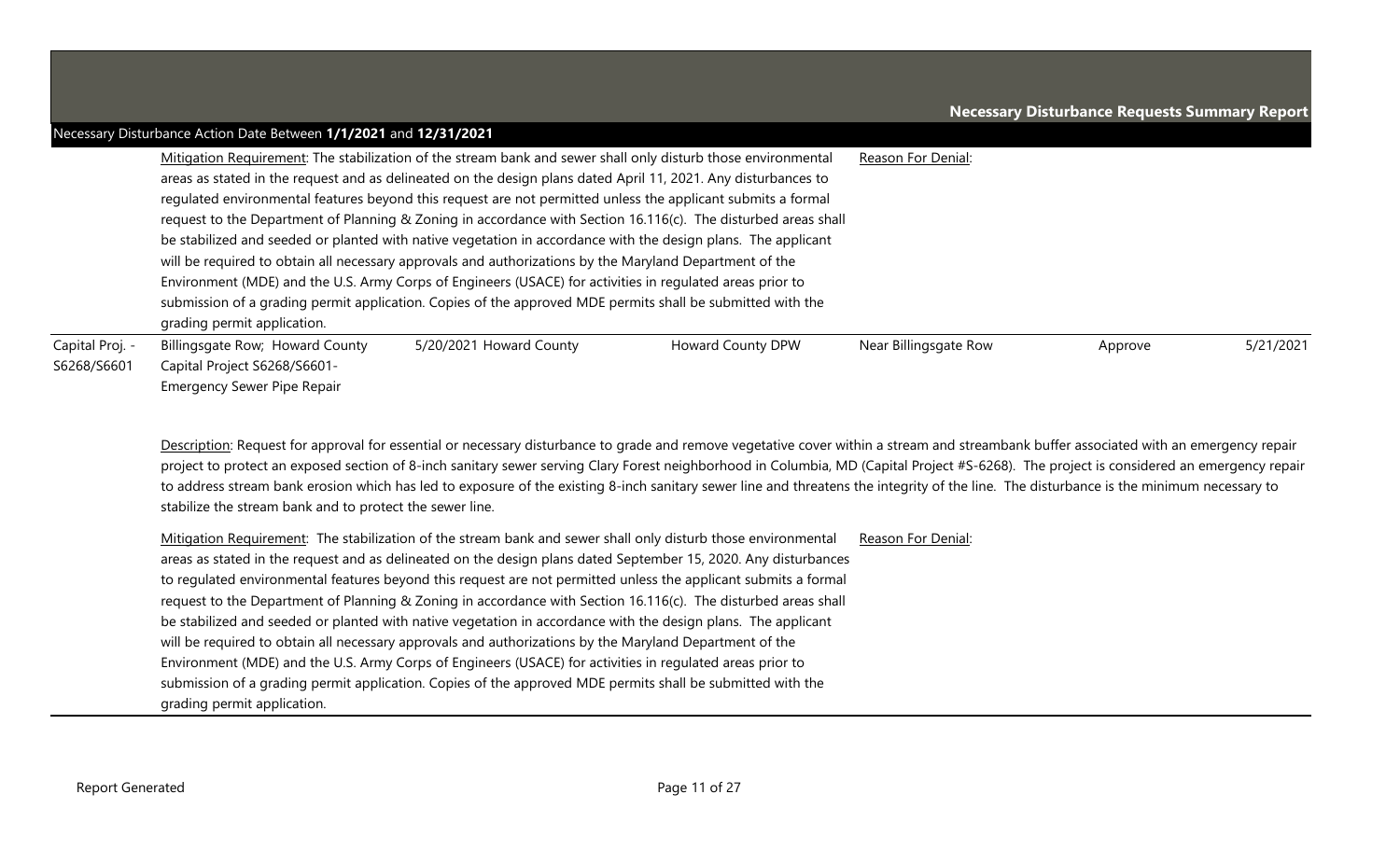|            | Necessary Disturbance Action Date Between 1/1/2021 and 12/31/2021 |                                                                                                                                                                                                                                                                                                                                                                                                                                                                                                                                                                                |                   |                                                                      | <b>Necessary Disturbance Requests Summary Report</b> |           |
|------------|-------------------------------------------------------------------|--------------------------------------------------------------------------------------------------------------------------------------------------------------------------------------------------------------------------------------------------------------------------------------------------------------------------------------------------------------------------------------------------------------------------------------------------------------------------------------------------------------------------------------------------------------------------------|-------------------|----------------------------------------------------------------------|------------------------------------------------------|-----------|
| SDP-20-027 | ELLICOT GARDENS II                                                | 2/16/2021 Ellicott Gardens 2 Limited<br>Partnership                                                                                                                                                                                                                                                                                                                                                                                                                                                                                                                            | <b>COMMISSION</b> | HOWARD COUNTY HOUSING E SIDE WATERLOO RD N OF FALLS<br><b>RUN RD</b> | Approve                                              | 5/21/2021 |
|            |                                                                   | Description: The request is for approval for essential or necessary streambank buffers and wetland buffer disturbances associated with the construction of proposed of a sewer line for the<br>Ellicott Gardens II project. The intent of the project is to construction of public sewer in order to connect to the existing public sewer main, which is necessary to provide gravity sewer<br>service to the proposed building. There are no other reasonable alternatives for providing the proposed sewer that meet the requirements for a standard roadway profile.        |                   |                                                                      |                                                      |           |
|            | to its natural condition.                                         | Mitigation Requirement: The improvements shall only disturb 83.5' into the stream buffer and 72.6' into the non-<br>tidal wetland buffer as stated in the request and delineated on the site development plan (SDP-20-027). Any<br>disturbances to environmentally regulated features beyond what have been approved are not permitted unless<br>the developer submits a formal request to DPZ for such disturbances in accordance with Section 16.116(c). The<br>disturbed areas not improved shall be re-vegetated with native grasses and non-woody vegetation and returned |                   | Reason For Denial:                                                   |                                                      |           |
| SP-21-001  | ELMS AT ELKRIDGE (FORMERLY<br>ROBERTS PROPERTY)                   | 4/8/2021 ELMS AT ELKRIDGE, LC                                                                                                                                                                                                                                                                                                                                                                                                                                                                                                                                                  | <b>ROBERTS</b>    | SE SIDE WASHINGTON BLVD<br><b>OPPOSITE DUCKETTS LN</b>               | Approve                                              | 5/25/2021 |

Description: Request for essential or necessary stream bank, stream buffer, steep slope and 100-year floodplain disturbances associated with the Elms at Elkridge development. The development proposes six different locations of disturbance needed for a multi-use path, sewer connection and outfall, storm drain outfall, and/or stormwater management facility outfall. The disturbance is the minimum necessary to construct the infrastructure and will employ best management practices for work conducted in the environmental areas. Those disturbed areas shall be returned as a closely as possible to its original natural state after disturbance.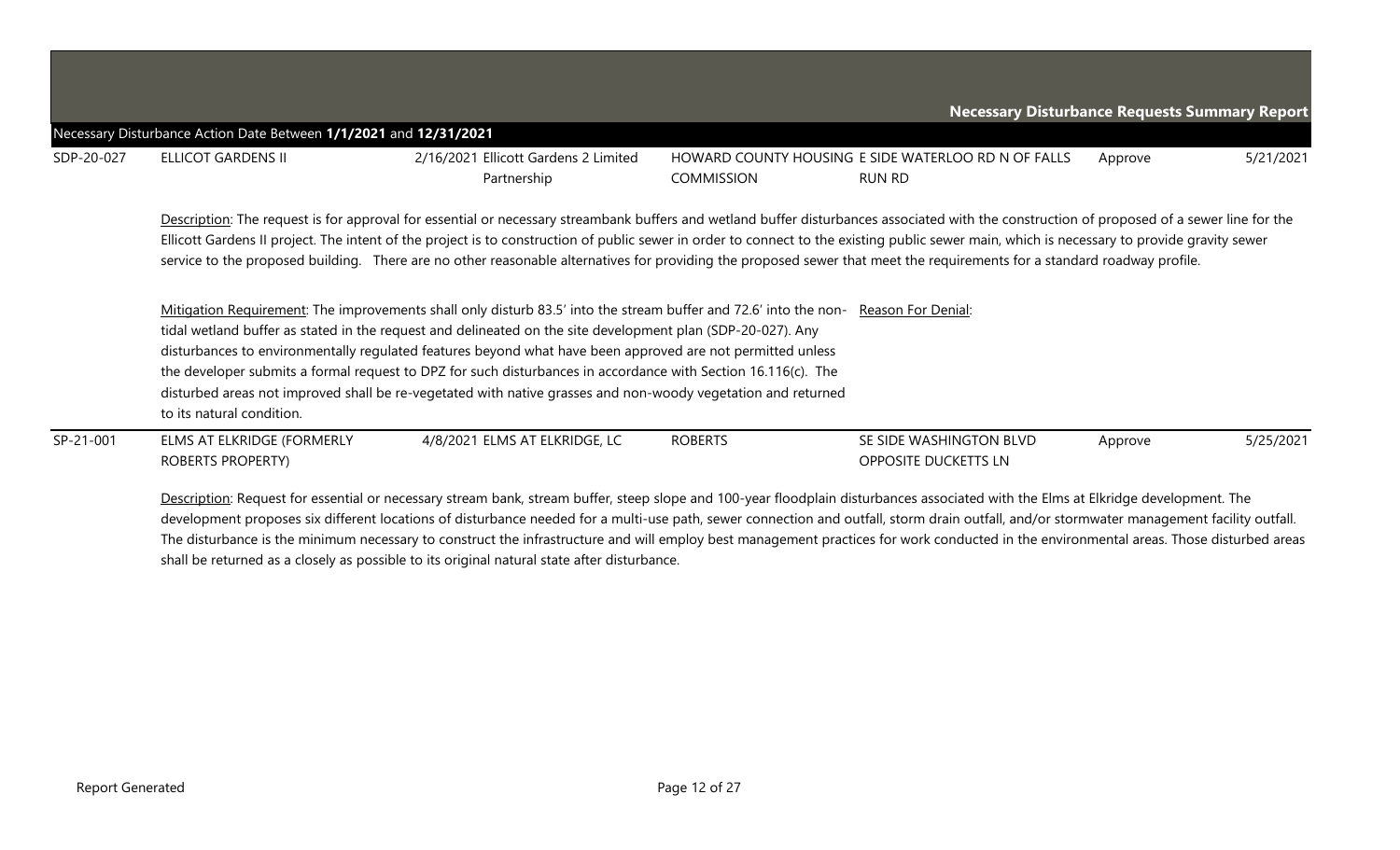|            | Necessary Disturbance Action Date Between 1/1/2021 and 12/31/2021 |                                                                                                                                                                                                                                                                                                                                                                                                                                                                                                                                                                                                                                                                                                                                                                                                                                                                                                                                                                                                                                                                                                                                                                                                                                                   |                                                  |                          |         |           |
|------------|-------------------------------------------------------------------|---------------------------------------------------------------------------------------------------------------------------------------------------------------------------------------------------------------------------------------------------------------------------------------------------------------------------------------------------------------------------------------------------------------------------------------------------------------------------------------------------------------------------------------------------------------------------------------------------------------------------------------------------------------------------------------------------------------------------------------------------------------------------------------------------------------------------------------------------------------------------------------------------------------------------------------------------------------------------------------------------------------------------------------------------------------------------------------------------------------------------------------------------------------------------------------------------------------------------------------------------|--------------------------------------------------|--------------------------|---------|-----------|
|            |                                                                   | Mitigation Requirement: The improvements shall only disturb the environmental areas as stated in the request<br>and delineated on the necessary disturbance exhibit. Any disturbances to environmentally regulated features<br>beyond what have been approved are not permitted unless the developer submits a formal request to DPZ for<br>such disturbances in accordance with Section 16.116(c) or an alternative compliance request. The proposed<br>outfall from the stormwater management facility onto Belmont Station Open Space Lot 1 (disturbance #3) is on<br>Howard County property and requires approval by the Department of Recreation and Parks. If the County<br>approves the outfall on their property, County Council approval may also be required. Approval must be<br>obtained prior to approval of the final subdivision plan. The developer is required to obtain all necessary<br>approvals and authorizations by the Maryland Department of the Environment (MDE) and the U.S. Army Corps of<br>Engineers (USACE) for activities in regulated areas prior to recordation of the subdivision plat. MDE permit<br>numbers shall be referenced on the Final Plan and on all related development plans and grading permits. |                                                  | Reason For Denial:       |         |           |
| $F-20-076$ | <b>GRACE MEADOWS</b>                                              | 6/30/2021 K. Hovnanian at Grace<br>Meadows, LLC                                                                                                                                                                                                                                                                                                                                                                                                                                                                                                                                                                                                                                                                                                                                                                                                                                                                                                                                                                                                                                                                                                                                                                                                   | <b>GRACE T. SCHUTT</b><br><b>REVOCABLE TRUST</b> | HANOVER RD AT FAIRBOURNE | Approve | 6/30/2021 |

Description: Request for essential or necessary wetland, wetland buffer, stream and streambank buffer disturbances associated with the construction of public sewer to provide gravity sewer service to Lots 1-12 in the Grace Meadows subdivision (F-20-076) and to provide a stable storm drain outfall. The disturbance is the minimum necessary to construct the sewer connection and storm drain outfall. The location of the proposed sewer connection minimizes disturbance to wetlands and streams and allows for gravity sewer service to Lots 1-12.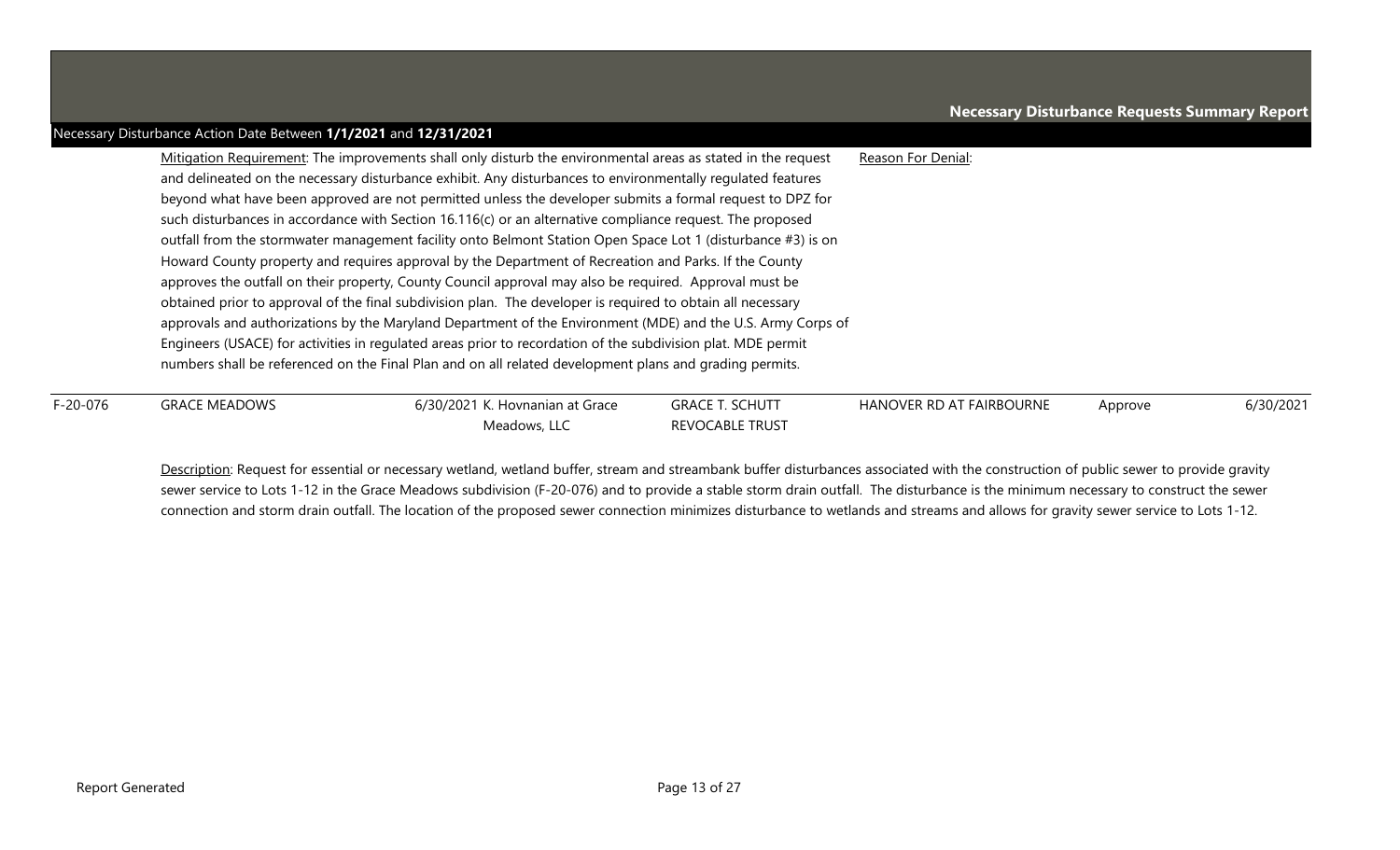| S6268          | Stabilization                                                     | <b>Howard County</b> |                                                                                                                                                                                                                              |                    |         |           |
|----------------|-------------------------------------------------------------------|----------------------|------------------------------------------------------------------------------------------------------------------------------------------------------------------------------------------------------------------------------|--------------------|---------|-----------|
| Capital Proj - | Gales Lane Sewer and Stream                                       | 6/30/2021            | <b>Howard County DPW</b>                                                                                                                                                                                                     | <b>GALES LANE</b>  | Approve | 6/30/2021 |
|                | development plans and grading permit applications.                |                      | grading permit application. MDE permit numbers shall be referenced on F-20-076 and on the future site                                                                                                                        |                    |         |           |
|                |                                                                   |                      | required to obtain all necessary approvals and authorizations by the Maryland Department of the Environment<br>(MDE) and the U.S. Army Corps of Engineers (USACE) for activities in regulated areas prior to submission of a |                    |         |           |
|                |                                                                   |                      | stabilized and seeded in accordance with the F-20-076 erosion and sediment control plans. The applicant will be                                                                                                              |                    |         |           |
|                |                                                                   |                      | the Department of Planning & Zoning in accordance with Section 16.116(c). The disturbed areas shall be                                                                                                                       |                    |         |           |
|                |                                                                   |                      | environmental features beyond this request are not permitted unless the applicant submits a formal request to                                                                                                                |                    |         |           |
|                |                                                                   |                      | the request and as delineated on the F-20-076 road drawings and record plat. Any disturbances to regulated                                                                                                                   |                    |         |           |
|                |                                                                   |                      | Mitigation Requirement: The public sewer construction shall only disturb those environmental areas as stated in                                                                                                              | Reason For Denial: |         |           |
|                | Necessary Disturbance Action Date Between 1/1/2021 and 12/31/2021 |                      |                                                                                                                                                                                                                              |                    |         |           |

Description: Request for essential or necessary stream, streambank buffer, wetland buffer and 100-year floodplain disturbances associated with a stream and sewer stabilization project near Gales Lane in Columbia, MD (Capital Project #S-6268). The disturbance is the minimum necessary to stabilize the stream and to protect the sewer. The stabilization of the stream will employ best management practices for work conducted in the stream, streambank buffer, wetland buffer and 100-year floodplain. The disturbed areas shall be restored as closely as possible to their original state

Reason For Denial: Mitigation Requirement: The stabilization of the stream and sewer shall only disturb those environmental areas as stated in the request and as delineated on the Natural Resource Impacts Plan dated May 2021. Any disturbances to regulated environmental features beyond this request are not permitted unless the applicant submits a formal request to the Department of Planning & Zoning in accordance with Section 16.116(c). The disturbed areas shall be stabilized and seeded or planted with native vegetation in accordance with the design plans. The applicant will be required to obtain all necessary approvals and authorizations by the Maryland Department of the Environment (MDE) and the U.S. Army Corps of Engineers (USACE) for activities in regulated areas prior to submission of a grading permit application. Copies of the approved MDE permits shall be submitted with the grading permit application.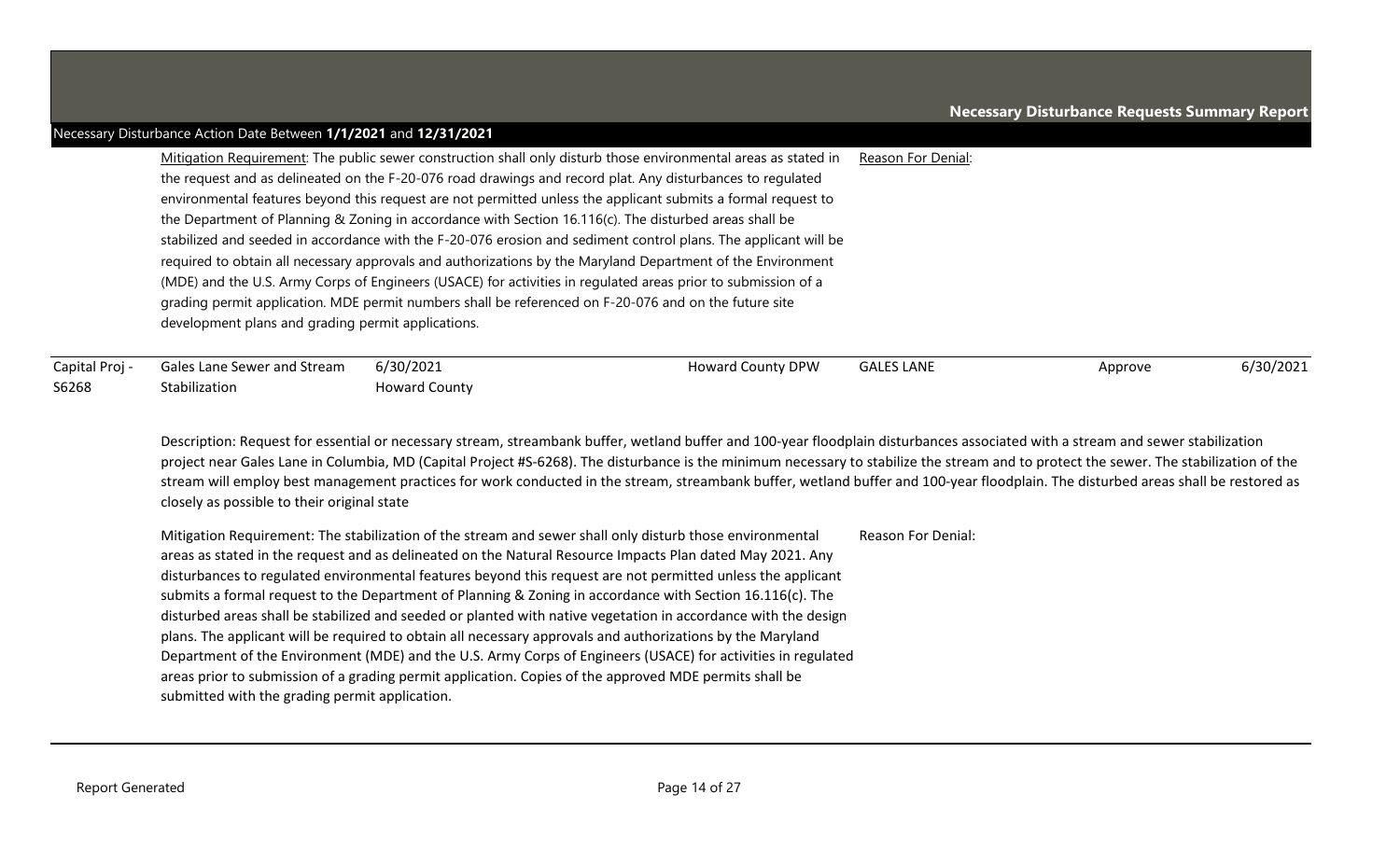| n/a | <b>COMPANY</b><br>COLONIAL<br>וח<br>ت NE C | PIPELINE<br><b>COLONIAL</b><br>6/8/202 | <b>PIPFI</b><br>COLONIAL<br>.INE | SION LANE IN ELKRIDGE<br>: MANSI<br>NEAR | Approve | 7 11 7 17 0 7 1<br>7137202 |
|-----|--------------------------------------------|----------------------------------------|----------------------------------|------------------------------------------|---------|----------------------------|
|     | <b>DIG 1016</b><br>LINE                    | <b>OMPANY</b>                          | <b>COMPANY</b>                   |                                          |         |                            |

Description: Request for approval for essential or necessary stream, streambank buffer, wetland, wetland buffer and 100-year floodplain disturbances associated with a preventative pipeline maintenance project near Mansion Lane in Elkridge, MD. The disturbance is the minimum necessary to access and excavate the maintenance site and to stabilize the eroding streambank to protect the pipeline. The project will employ best management practices for work conducted in the stream, wetlands, buffers and 100-year floodplain. The disturbed areas shall be restored as closely as possible to their original state. The project will employ best management practices for work conducted in the stream, wetlands, buffers and 100-year floodplain. The disturbed areas shall be restored as closely as possible to their original state.

Mitigation Requirement: 1. The stabilization of the streambank and excavation of the maintenance site shall only disturb those environmental areas as stated in the request and as delineated on the Colonial Pipeline Company Maintenance Plan dated April 2021. Any disturbances to regulated environmental features beyond this request are not permitted unless the applicant submits a formal request to the Department of Planning & Zoning in accordance with Section 16.116(c). Construction mats shall be used to access the maintenance area within the wetlands and 25' wetland buffer, as shown on the Colonial Pipeline Company Maintenance Plan dated April 2021. The disturbed areas shall be stabilized and seeded in accordance with the erosion and sediment control plans. The applicant will be required to obtain all necessary approvals and authorizations by the Maryland Department of the Environment (MDE) and the U.S. Army Corps of Engineers (USACE) for activities in regulated areas prior to submission of a grading permit application. Copies of the approved MDE and USACE permits shall be submitted along with the grading permit application. Reason For Denial:

| n/a | COLONIAL PIPELINE COMPANY | 7/1/2021 COLONIAL PIPELINE | <b>COLONIAL PIPELINE</b> | NEAR GAITHER ROAD IN SYKESVILLE, Approve | 7/21/2021 |
|-----|---------------------------|----------------------------|--------------------------|------------------------------------------|-----------|
|     | LINE 32, DIG 1001         | COMPANY                    | COMPANY                  | MD                                       |           |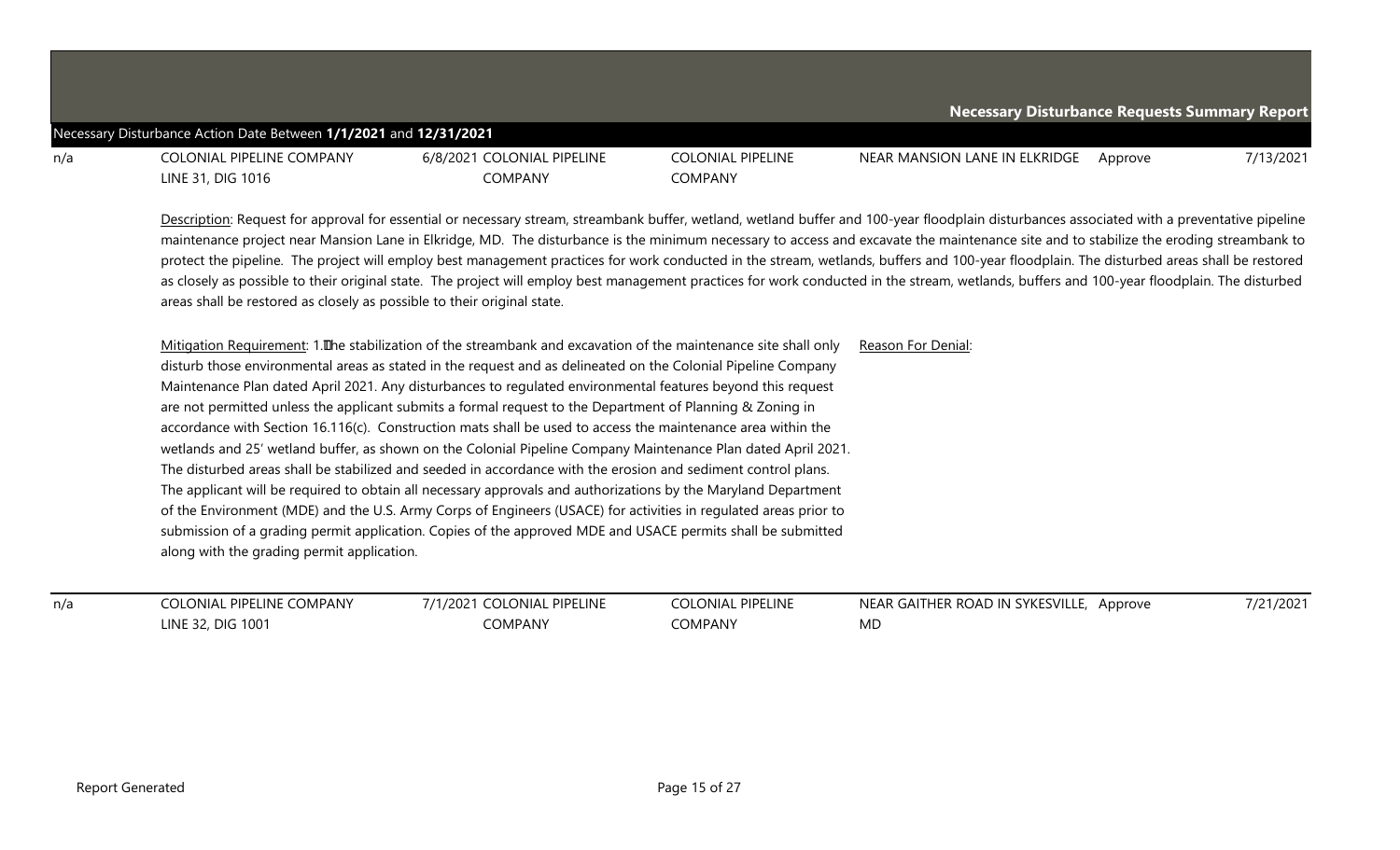Description: Request for approval for essential or necessary stream, streambank buffer, wetland and wetland buffer disturbances associated with a preventative pipeline maintenance project near Gaither Road in Sykesville, Maryland. The disturbance is the minimum necessary to access and excavate the maintenance site. The project will employ best management practices for work conducted in the stream, wetlands and buffers. The disturbed areas shall be restored as closely as possible to their original state. The applicant received approval from MD Department of the Environment for the proposed modification to Authorization No. 15-NT-0139/201560636 and from the US Army Corps of Engineers for the modification to Permit No. 2015-60636-M38.

Mitigation Requirement: The excavation of the maintenance site shall only disturb those environmental areas as stated in the request and as delineated on the Colonial Pipeline Company Maintenance Plan dated June 2021. Any disturbances to regulated environmental features beyond this request are not permitted unless the applicant submits a formal request to the Department of Planning & Zoning in accordance with Section 16.116(c). Construction mats shall be used to access the maintenance area within the wetlands, 25' wetland buffer and to bridge the intermittent streams, as shown on the Colonial Pipeline Company Maintenance Plan dated June 2021. The disturbed areas shall be stabilized and seeded in accordance with the erosion and sediment control plans. The applicant will be required to obtain all necessary approvals and authorizations by the Maryland Department of the Environment (MDE) and the U.S. Army Corps of Engineers (USACE) for activities in regulated areas prior to submission of a grading permit application. Copies of the approved MDE and USACE permits shall be submitted along with the grading permit application. Reason For Denial:

F-21-011 CHAPELGATE 4/8/2021 SECURITY DEVELOPMENT LLC CHAPELGATE PRESBYTERIAN NORTHWEST CORNER OF THE INTERSECTION OF US 40 WITH MARRIOTTSVILLE ROAD Approve 7/23/2021 CHURCH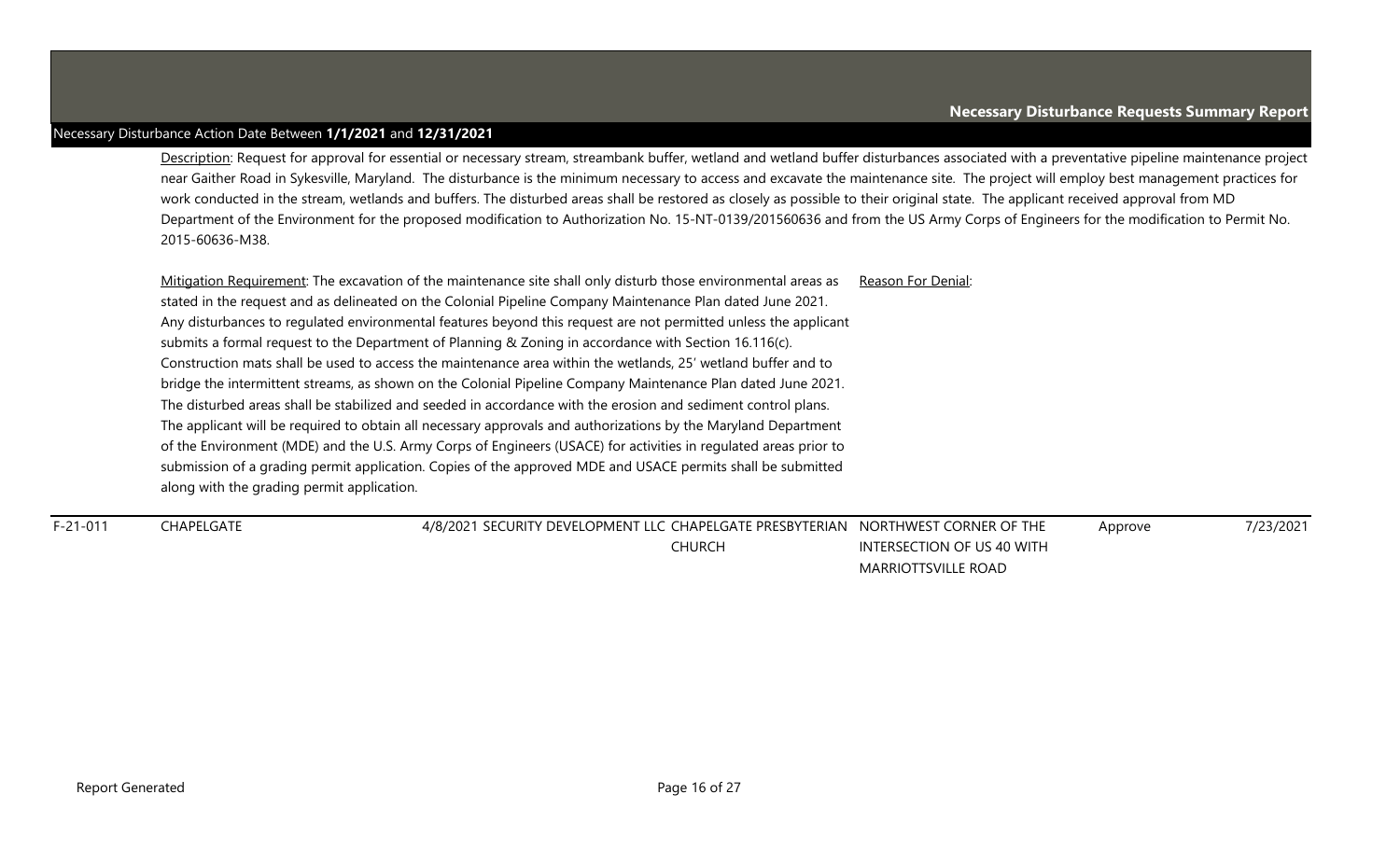Description: Request for approval for essential or necessary disturbance for a stream crossing that will impact a perennial stream, stream buffer, wetland and wetland buffers, and floodplain to create site access for the above-referenced project. In addition, the disturbance of wetlands, wetland buffers and floodplain is also requested for two outfalls, one associated with a gravel wetland to be constructed for stormwater management, and the other associated with a storm drain that discharges on the east side of Marriottsville Road. A third floodplain disturbance for an outfall that leads from a culvert from a proposed bioretention facility under the roadway and discharges into the floodplain, located just west of the headwall for the stream crossing is also part of this request. The proposed stream crossing has been located to simultaneously provide the best intersection distance between the proposed new road and the intersection of Albeth Road and Marriottsville Road. The geometry of the stream crossing is based on coordination with the Department of Public Works and the Department of Planning and Zoning to ensure traffic safety and limit environmental disturbances to the extent possible. A bottomless arch culvert will be used for the stream crossing to limit impacts to stream flow and wildlife. There are no other reasonable alternatives to provide access to the property that meet the requirements multiple design requirements and design constraints for this site.

Mitigation Requirement: For the stream crossing, a bottomless arch culvert will be installed. The outfalls are designed to accommodate drainage and provide non-erosive drainage. Any areas of vegetation not permanently improved with a structure shall be revegetated as part of the forest conservation plan or landscape plan associated with F-21-011. Reason For Denial:

n/a BGE GAS MAIN INSPECTION + REPAIRS - LINDEN CHURCH GAS MAIN 7/1/2021 BALTIMORE GAS + ELECTRIC BALTIMORE GAS + ELECTRIC NEAR 11841 CHAPEL ESTATES DRIVE Approve 8/19/2021

Description: Request for approval for essential or necessary streambank buffer, wetland buffer and 100-year floodplain disturbances associated with a BGE gas main inspection and repair project near 11841 Chapel Estates Drive, Clarksville, MD. The preventative maintenance project is critical to inspect and repair the existing 26" gas main infrastructure in accordance with Federal DOT regulatory reguirements. The disturbance is the minimum necessary to access and excavate the 26" gas main for inspection and repair. The project will employ best management practices for work conducted in the stream buffer, wetland buffer and 100-year floodplain. The disturbed areas shall be restored as closely as possible to their original state.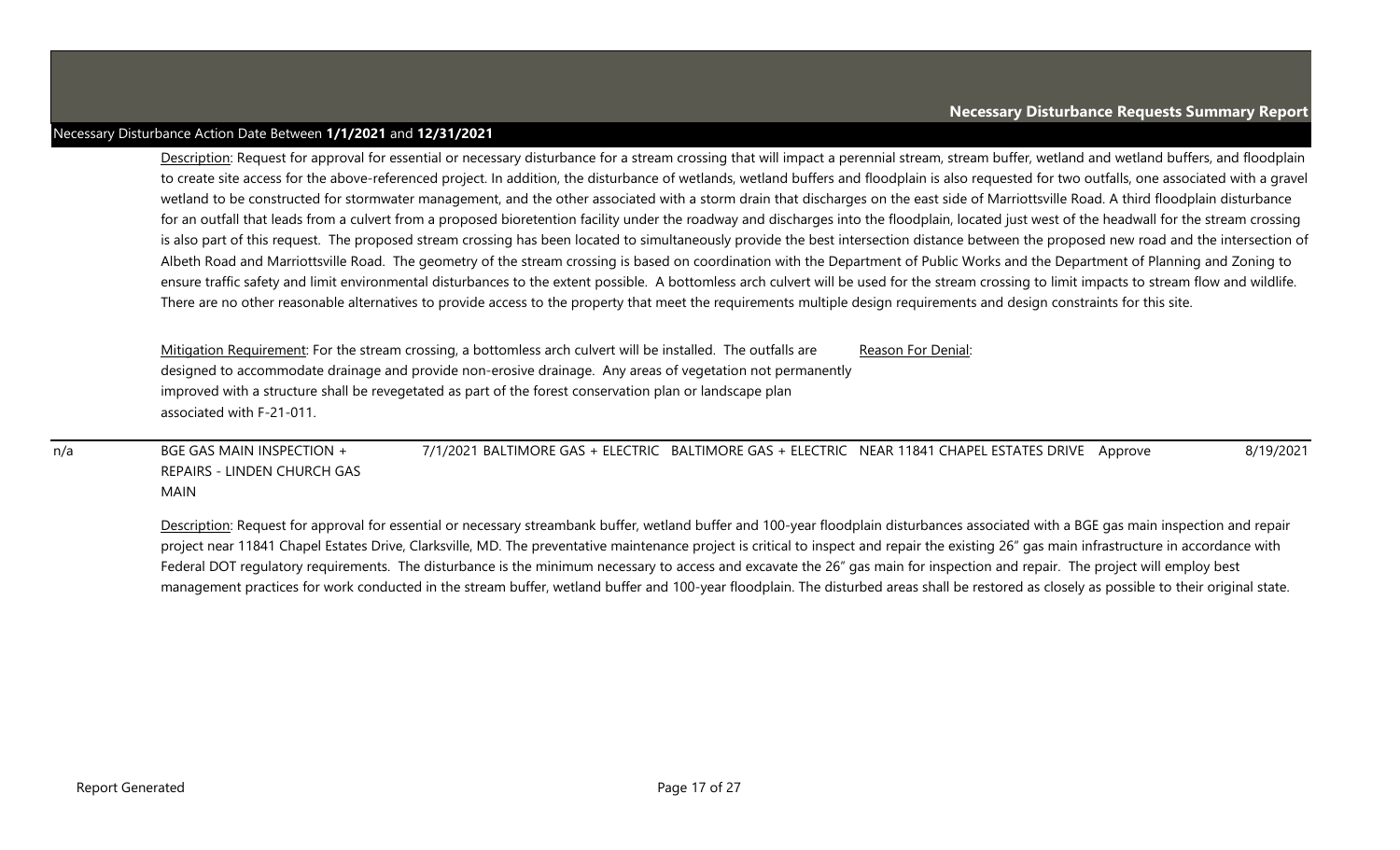Mitigation Requirement: The excavation of the maintenance site shall only disturb those environmental areas as stated in the request and as delineated on the BGE Gas Main Inspection and Repair Plan dated May 2021. Any disturbances to regulated environmental features beyond this request are not permitted unless the applicant submits a formal request to the Department of Planning & Zoning in accordance with Section 16.116(c). Construction mats shall be used to access the maintenance area within the 25' wetland buffer, as shown on the BGE Gas Main Inspection and Repair Plan dated May 2021. The disturbed areas shall be stabilized and seeded in accordance with the erosion and sediment control plans. The applicant will be required to obtain all necessary approvals and authorizations by the Maryland Department of the Environment (MDE) and the U.S. Army Corps of Engineers (USACE) for activities in regulated areas prior to submission of a grading permit application. Copies of the approved MDE and USACE permits shall be submitted along with the grading permit application. Reason For Denial: n/a

n/a BGE GAS MAIN INSPECTION + REPAIRS - LINDEN CHURCH GAS MAIN 7/1/2021 BALTIMORE GAS + ELECTRIC BALTIMORE GAS + ELECTRIC NEAR 11801 SHEPARDS CROSSING Approve 8/19/2021

Description: Request for approval for essential or necessary streambank buffer, wetland buffer and 100-year floodplain disturbances associated with a BGE gas main inspection and repair project near 11801 Shepard Crossing, Clarksville, MD. The preventative maintenance project is critical to inspect and repair the existing 26" gas main infrastructure in accordance with Federal DOT regulatory reguirements. The disturbance is the minimum necessary to access and excavate the 26" gas main for inspection and repair. The project will employ best management practices for work conducted in the stream buffer, wetland buffer and 100-year floodplain. The disturbed areas shall be restored as closely as possible to their original state.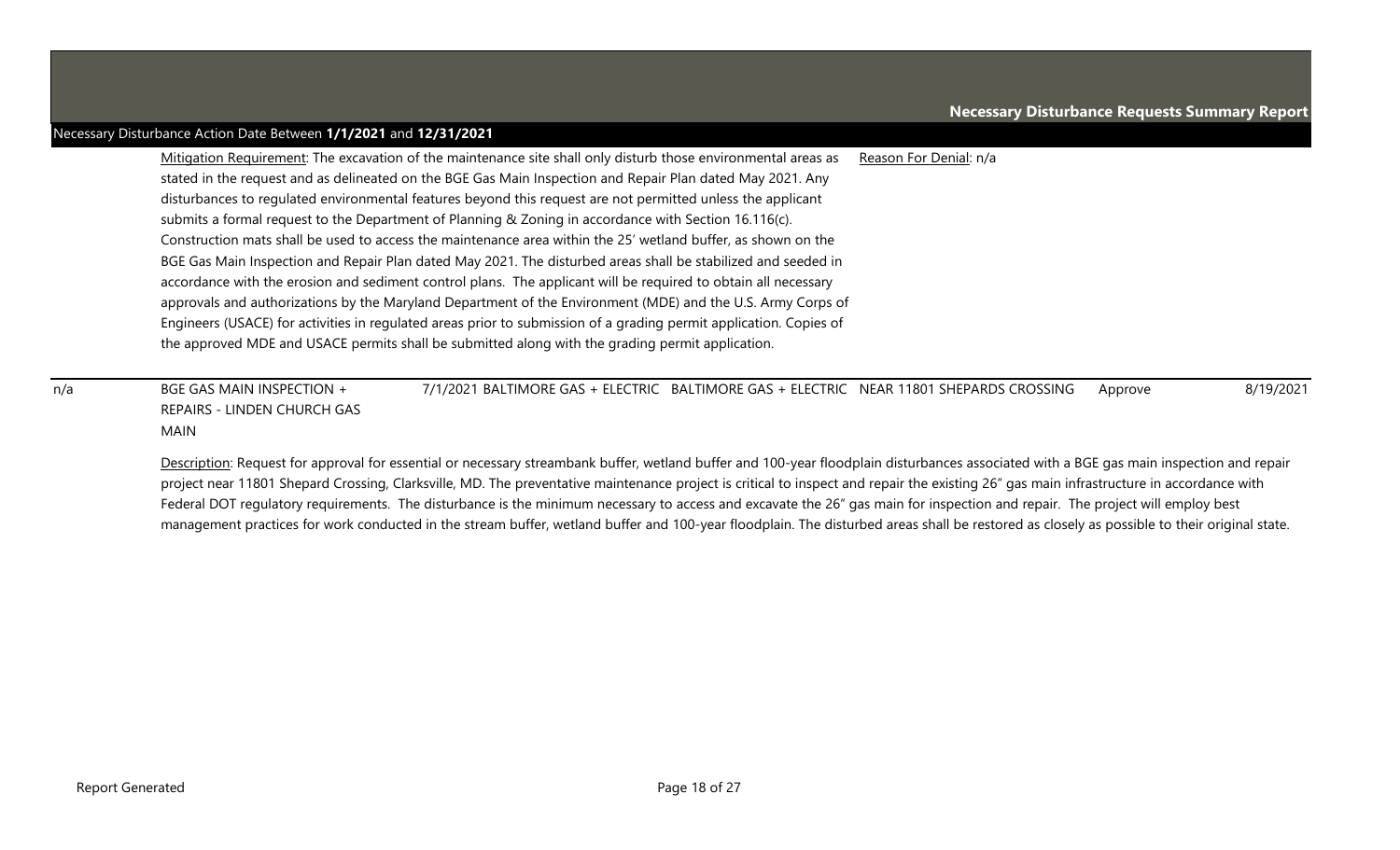|  |  | Necessary Disturbance Action Date Between 1/1/2021 and 12/31/2021 |  |  |  |
|--|--|-------------------------------------------------------------------|--|--|--|
|--|--|-------------------------------------------------------------------|--|--|--|

| Mitigation Requirement: The excavation of the maintenance site shall only disturb those environmental areas as     | Reason For Denial: n/a |
|--------------------------------------------------------------------------------------------------------------------|------------------------|
| stated in the request and as delineated on the BGE Gas Main Inspection and Repair Plan dated May 2021. Any         |                        |
| disturbances to regulated environmental features beyond this request are not permitted unless the applicant        |                        |
| submits a formal request to the Department of Planning & Zoning in accordance with Section 16.116(c).              |                        |
| Construction mats shall be used to access the maintenance area within the 25' wetland buffer, as shown on the      |                        |
| BGE Gas Main Inspection and Repair Plan dated May 2021. The disturbed areas shall be stabilized and seeded in      |                        |
| accordance with the erosion and sediment control plans. The applicant will be required to obtain all necessary     |                        |
| approvals and authorizations by the Maryland Department of the Environment (MDE) and the U.S. Army Corps of        |                        |
| Engineers (USACE) for activities in regulated areas prior to submission of a grading permit application. Copies of |                        |
| the approved MDE and USACE permits shall be submitted along with the grading permit application.                   |                        |

n/a BGE GAS MAIN INSPECTION + REPAIRS - LINDEN CHURCH GAS MAIN 7/1/2021 BALTIMORE GAS + ELECTRIC BALTIMORE GAS + ELECTRIC EAST OF HIGH TOR HILL & TAMAR DRIVE Approve 8/19/2021

Description: Request for approval for approval for essential or necessary streambank buffer and 100-year floodplain disturbances associated with a BGE gas main inspection and repair project near High Tor Hill and Tamar Drive in Columbia, MD. The preventative maintenance project is critical to inspect and repair the existing 26" gas main infrastructure in accordance with Federal DOT regulatory requirements. The disturbance is the minimum necessary to access and excavate the 26" gas main for inspection and repair. The project will employ best management practices for work conducted in the stream buffer and 100-year floodplain. The disturbed areas shall be restored as closely as possible to their original state.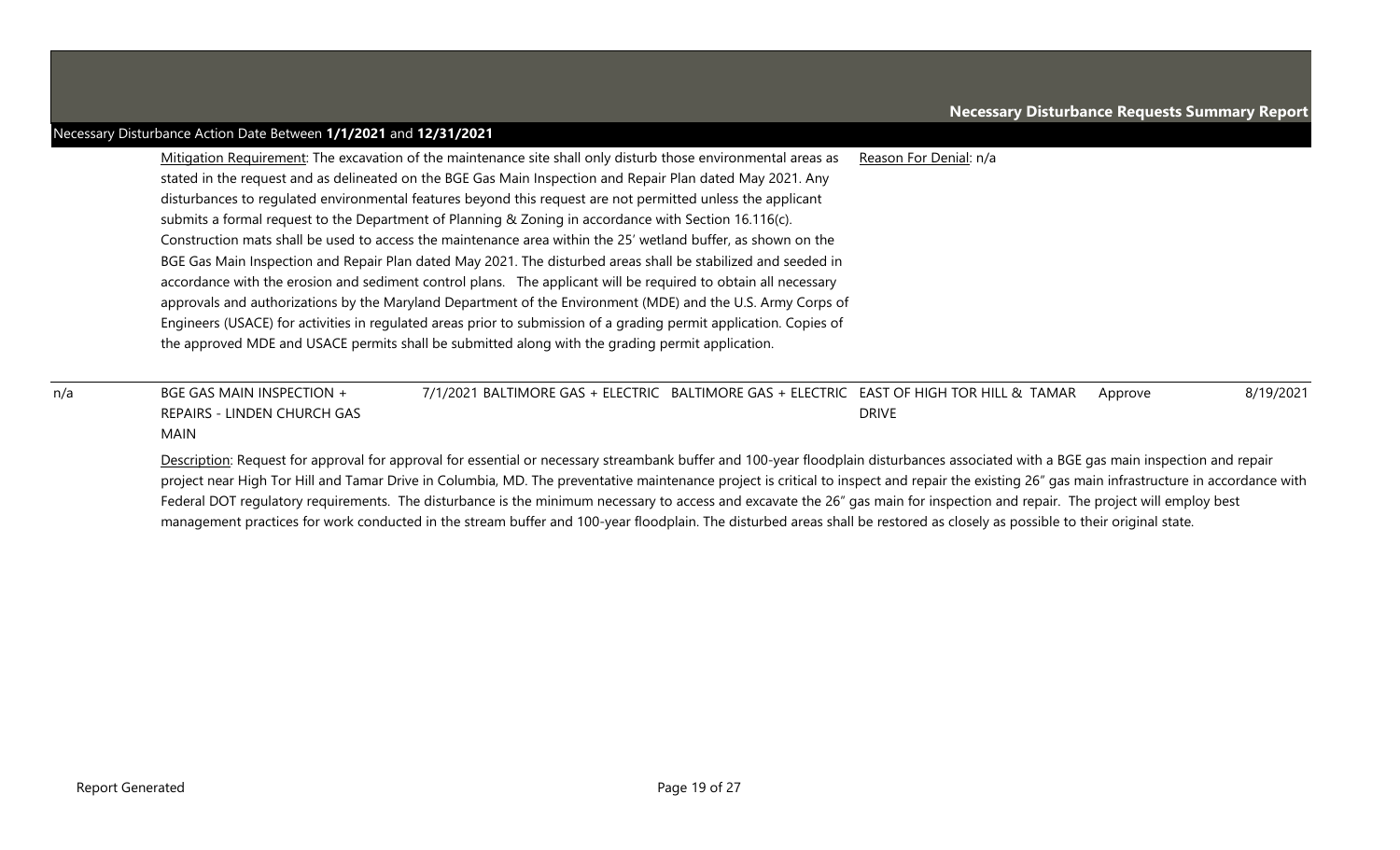|  | Necessary Disturbance Action Date Between 1/1/2021 and 12/31/2021 |  |  |  |
|--|-------------------------------------------------------------------|--|--|--|
|--|-------------------------------------------------------------------|--|--|--|

| Mitigation Requirement: The excavation of the maintenance site shall only disturb those environmental areas as     | Reason For Denial: n/a |
|--------------------------------------------------------------------------------------------------------------------|------------------------|
| stated in the request and as delineated on the BGE Gas Main Inspection and Repair Plan dated May 2021. Any         |                        |
| disturbances to regulated environmental features beyond this request are not permitted unless the applicant        |                        |
| submits a formal request to the Department of Planning & Zoning in accordance with Section 16.116(c).              |                        |
| Construction mats shall be used to access the maintenance area within the stream buffer, as shown on the BGE       |                        |
| Gas Main Inspection and Repair Plan dated May 2021. The disturbed areas shall be stabilized and seeded in          |                        |
| accordance with the erosion and sediment control plans. The applicant will be required to obtain all necessary     |                        |
| approvals and authorizations by the Maryland Department of the Environment (MDE) and the U.S. Army Corps of        |                        |
| Engineers (USACE) for activities in regulated areas prior to submission of a grading permit application. Copies of |                        |
| the approved MDE and USACE permits shall be submitted along with the grading permit application.                   |                        |

n/a BGE GAS MAIN INSPECTION + REPAIRS - LINDEN CHURCH GAS MAIN 7/1/2021 BALTIMORE GAS + ELECTRIC BALTIMORE GAS + ELECTRIC WEST OF HIGH TOR HILL & TAMAR DRIVE Approve 8/19/2021

Description: Request for approval for essential or necessary streambank buffer and in stream disturbances associated with a BGE gas main inspection and repair project near High Tor Hill and Tamar Drive in Columbia, MD. The preventative maintenance project is critical to inspect and repair the existing 26" gas main infrastructure in accordance with Federal DOT regulatory requirements. The disturbance is the minimum necessary to access and excavate the 26" gas main for inspection and repair. The project will employ best management practices for work conducted in the stream and stream buffer. The disturbed areas shall be restored as closely as possible to their original state.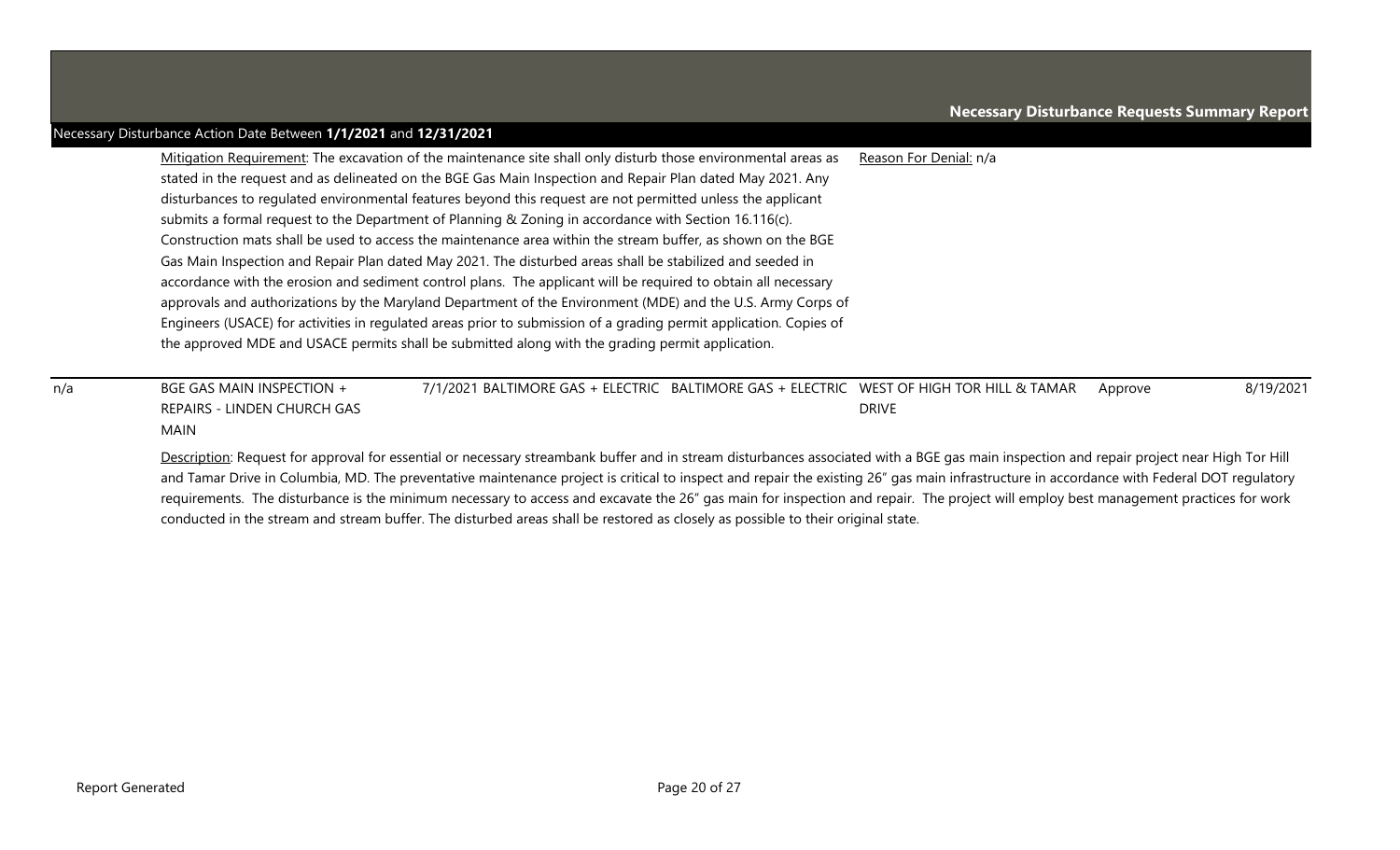|                          | Necessary Disturbance Action Date Between 1/1/2021 and 12/31/2021    |                                                                                                                                                                                                                                                                                                                                                                                                                                                                                                                                                                                                                                                                                                                                                                                                                                                                                                                                                                                                                                                                                                                                                                                                                                                                     |                   |                                 |         |           |
|--------------------------|----------------------------------------------------------------------|---------------------------------------------------------------------------------------------------------------------------------------------------------------------------------------------------------------------------------------------------------------------------------------------------------------------------------------------------------------------------------------------------------------------------------------------------------------------------------------------------------------------------------------------------------------------------------------------------------------------------------------------------------------------------------------------------------------------------------------------------------------------------------------------------------------------------------------------------------------------------------------------------------------------------------------------------------------------------------------------------------------------------------------------------------------------------------------------------------------------------------------------------------------------------------------------------------------------------------------------------------------------|-------------------|---------------------------------|---------|-----------|
|                          |                                                                      | Mitigation Requirement: The excavation of the maintenance site shall only disturb those environmental areas as                                                                                                                                                                                                                                                                                                                                                                                                                                                                                                                                                                                                                                                                                                                                                                                                                                                                                                                                                                                                                                                                                                                                                      |                   | Reason For Denial: n/a          |         |           |
|                          |                                                                      | stated in the request and as delineated on the BGE Gas Main Inspection and Repair Plan dated April 2021. Any                                                                                                                                                                                                                                                                                                                                                                                                                                                                                                                                                                                                                                                                                                                                                                                                                                                                                                                                                                                                                                                                                                                                                        |                   |                                 |         |           |
|                          |                                                                      | disturbances to regulated environmental features beyond this request are not permitted unless the applicant                                                                                                                                                                                                                                                                                                                                                                                                                                                                                                                                                                                                                                                                                                                                                                                                                                                                                                                                                                                                                                                                                                                                                         |                   |                                 |         |           |
|                          |                                                                      | submits a formal request to the Department of Planning & Zoning in accordance with Section 16.116(c).                                                                                                                                                                                                                                                                                                                                                                                                                                                                                                                                                                                                                                                                                                                                                                                                                                                                                                                                                                                                                                                                                                                                                               |                   |                                 |         |           |
|                          |                                                                      | Construction mats shall be used to access the maintenance area within the stream buffer, as shown on the BGE                                                                                                                                                                                                                                                                                                                                                                                                                                                                                                                                                                                                                                                                                                                                                                                                                                                                                                                                                                                                                                                                                                                                                        |                   |                                 |         |           |
|                          |                                                                      | Gas Main Inspection and Repair Plan dated April 2021. The disturbed areas shall be stabilized and seeded in                                                                                                                                                                                                                                                                                                                                                                                                                                                                                                                                                                                                                                                                                                                                                                                                                                                                                                                                                                                                                                                                                                                                                         |                   |                                 |         |           |
|                          |                                                                      | accordance with the erosion and sediment control plans. The applicant will be required to obtain all necessary                                                                                                                                                                                                                                                                                                                                                                                                                                                                                                                                                                                                                                                                                                                                                                                                                                                                                                                                                                                                                                                                                                                                                      |                   |                                 |         |           |
|                          |                                                                      | approvals and authorizations by the Maryland Department of the Environment (MDE) and the U.S. Army Corps of                                                                                                                                                                                                                                                                                                                                                                                                                                                                                                                                                                                                                                                                                                                                                                                                                                                                                                                                                                                                                                                                                                                                                         |                   |                                 |         |           |
|                          |                                                                      | Engineers (USACE) for activities in regulated areas prior to submission of a grading permit application. Copies of                                                                                                                                                                                                                                                                                                                                                                                                                                                                                                                                                                                                                                                                                                                                                                                                                                                                                                                                                                                                                                                                                                                                                  |                   |                                 |         |           |
|                          |                                                                      | the approved MDE and USACE permits shall be submitted along with the grading permit application.                                                                                                                                                                                                                                                                                                                                                                                                                                                                                                                                                                                                                                                                                                                                                                                                                                                                                                                                                                                                                                                                                                                                                                    |                   |                                 |         |           |
|                          |                                                                      |                                                                                                                                                                                                                                                                                                                                                                                                                                                                                                                                                                                                                                                                                                                                                                                                                                                                                                                                                                                                                                                                                                                                                                                                                                                                     |                   |                                 |         |           |
| Capital Proj. D-<br>1159 | <b>GERWIG LANE SWM FACILITY</b><br>PRINCIPAL SPILLWAY<br>REPLACEMENT | 8/19/2021 HOWARD COUNTY                                                                                                                                                                                                                                                                                                                                                                                                                                                                                                                                                                                                                                                                                                                                                                                                                                                                                                                                                                                                                                                                                                                                                                                                                                             | HOWARD COUTNY DPW | <b>GERWIG LANE SWM FACILITY</b> | Approve | 8/31/2021 |
|                          |                                                                      | Description: Request for approval for essential or necessary disturbance to temporarily impact 207 SF (105 LF) of Non-tidal Waters of the United States (WUS), permanently impact 192 SF<br>(18 LF) of WUS and approximately 79,989 square feet of steep slopes and highly erodible soils necessary to stabilize the outfall and complete replacement of the principal spill way at<br>Gerwig Lane Stormwater Management Facility under Capital Project number D-1159. The proposed grading and removal of vegetative cover is the minimum necessary for the stormwater<br>features. The proposed project will employ best management practices for work conducted in the stream, wetlands and their buffers. All temporarily disturbed areas (207 SF (105 LF) of<br>WUS) will be returned to their natural state following 2011 MDE Standards for Erosion and Sediment Control.<br>Mitigation Requirement: All temporarily disturbed areas (207 SF (105 LF) of WUS) shall be returned to its natural Reason For Denial: n/a<br>state. It shall be stabilized in accordance with permanent seedbed notes of the 2011 MDE Standards for Erosion<br>and Sediment Control. Vegetative habitat will be restored via the reseeding and restoration of the disturbed area |                   |                                 |         |           |
|                          | upon completion.                                                     |                                                                                                                                                                                                                                                                                                                                                                                                                                                                                                                                                                                                                                                                                                                                                                                                                                                                                                                                                                                                                                                                                                                                                                                                                                                                     |                   |                                 |         |           |
| J-4240-01                | Capital Project # BEETZ ROAD DRAINAGE<br><b>IMPROVEMENTS</b>         | 8/4/2021 HOWARD COUNTY DPW                                                                                                                                                                                                                                                                                                                                                                                                                                                                                                                                                                                                                                                                                                                                                                                                                                                                                                                                                                                                                                                                                                                                                                                                                                          | HOWARD COUNTY DPW | 860 BEETZ ROAD                  | Approve | 9/10/2021 |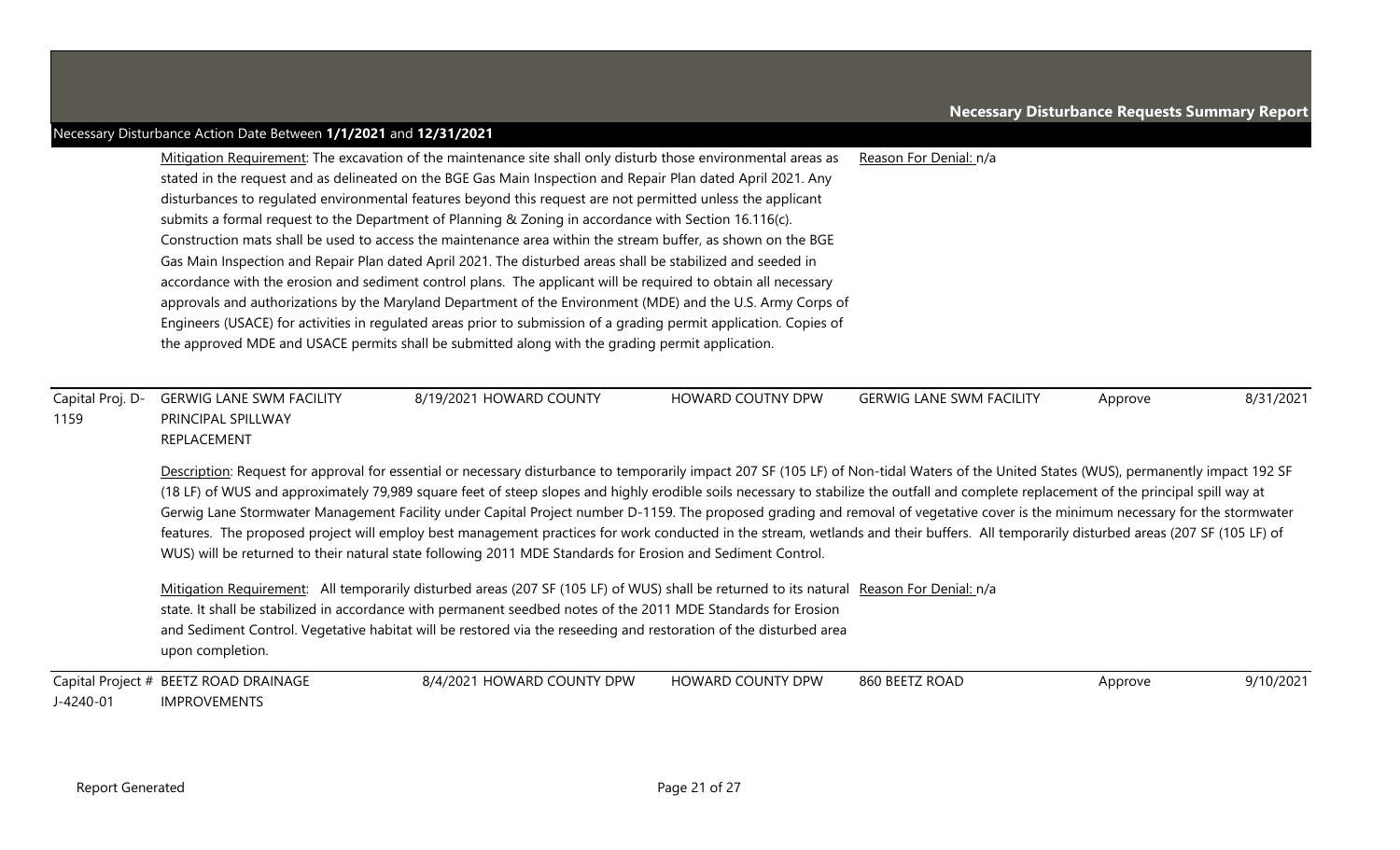Description: request for approval for essential or necessary streambank buffers, wetlands, wetland buffers and 100-year floodplain disturbances associated with the road drainage improvements at 860 Beetz Road in Mt Airy, MD. The disturbance is the minimum necessary to install 203 linear feet of 24" storm drain, three manholes, one headwall, 51 linear feet of 15" storm drain, one new inlet, 100 linear feet of curb and gutter and associated grading. The project will employ best management practices for work conducted in the stream buffer, wetlands, wetland buffers and 100-year floodplain. The disturbed areas shall be restored as closely as possible to their original state.

| Mitigation Requirement: The excavation of the installation site and associated grading shall only disturb those | Reason For Denial: |  |
|-----------------------------------------------------------------------------------------------------------------|--------------------|--|
| environmental areas as stated in the request and as delineated on the Wallace Montgomery Preliminary Plan and   |                    |  |
| Profiles dated August 2021. Any disturbances to regulated environmental features beyond this request are not    |                    |  |
| permitted unless the applicant submits a formal request to the Department of Planning & Zoning in accordance    |                    |  |
| with Section 16.116(c). The disturbed trench areas shall be returned to their existing conditions in accordance |                    |  |
| with the preliminary and profile plans. The applicant will be required to obtain all necessary approvals and    |                    |  |
| authorizations by the Maryland Department of the Environment (MDE) and the U.S. Army Corps of Engineers         |                    |  |
| (USACE) for activities in regulated areas prior to submission of a grading permit application. Copies of the    |                    |  |
| approved MDE and USACE permits shall be submitted along with the grading permit application.                    |                    |  |
|                                                                                                                 |                    |  |

SP-21-002 BETHANY GLEN - ARAH 8/16/2021 ELM STREET DEVELOPMENT THE ESTATE OF RUTH L. POSTWICK RD 9/21/2021 HARBIN

Description: Request for approval for essential or necessary stream, stream buffer, and 100-year floodplain disturbances associated with two public sewer line installations to serve the above referenced project. This request is for two public sewer line installations for the above referenced project but will have less impact than previously approved to the environmental features. There will be 3,006 SF less impact to the stream and stream bank buffers and 283 SF less impact to the floodplain. The disturbances associated with these two connections are in Neighborhoods D and E as detailed on a plan exhibit filed with this request. The disturbances are necessary for providing the Bethany Glen age-restricted adult housing project water and sewage service to the southern section of the site. The disturbances are minimized to the limits needed for the trenching and installation of the sewer line. The proposed sewer line installations will employ best management practices for work conducted in the disturbed environmental areas; those disturbed areas shall be returned as a closely as possible to its original natural state.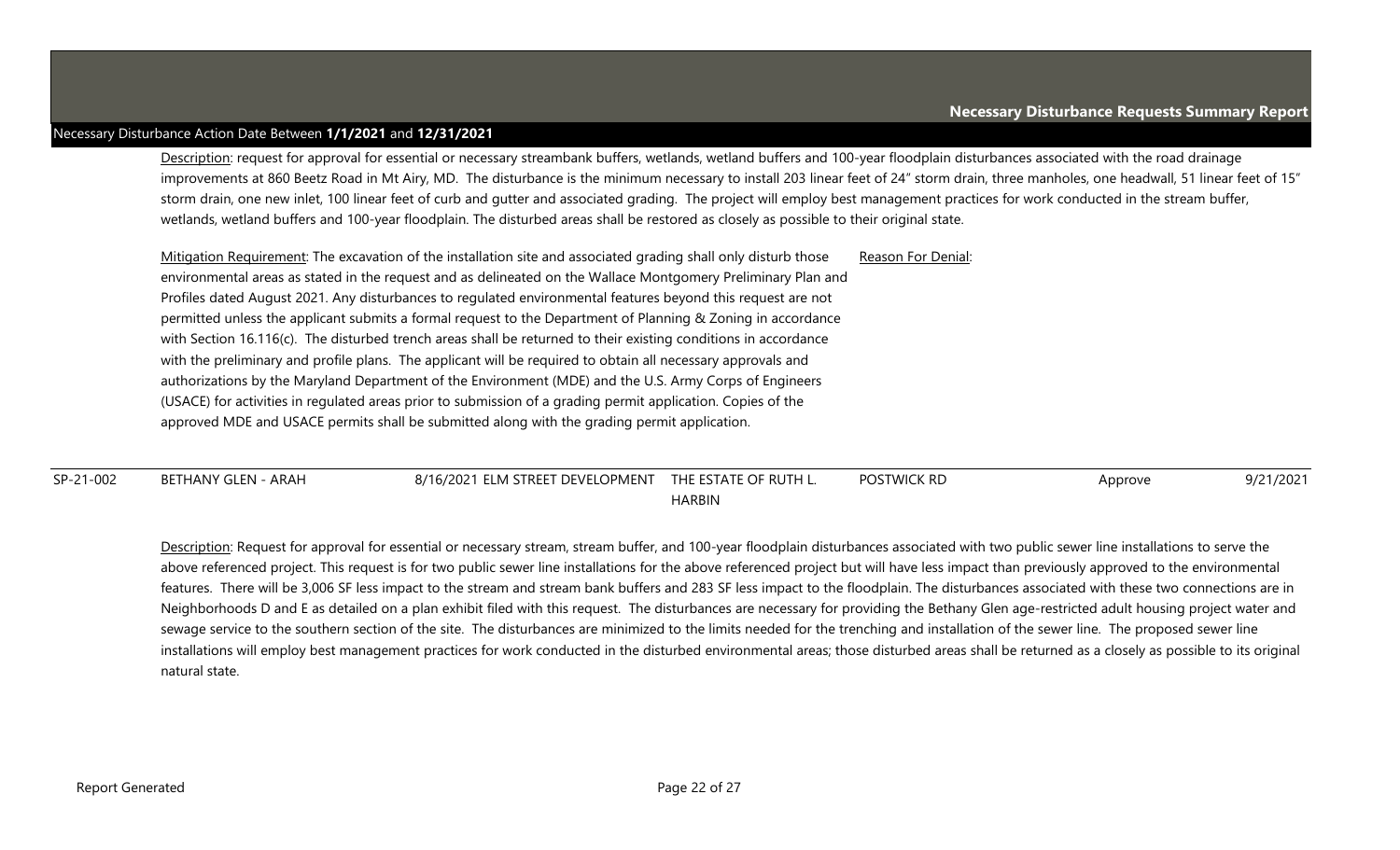| Mitigation Requirement: The sewer line installations shall only disturb those environmental areas as stated in the Reason For Denial: |
|---------------------------------------------------------------------------------------------------------------------------------------|
| request and delineated in Neighborhoods D and E on the Necessary Disturbance plan exhibit; any disturbances to                        |
| environmentally regulated features beyond what has been approved are not permitted unless the developer                               |
| submits a formal request to DPZ for such disturbances in accordance with Sections $16.115(c)(2)$ and $16.116(c)(1)$ .                 |
| The disturbed area shall be re-vegetated and returned to its natural condition to the greatest extent possible; all                   |
| steep slope disturbances are to be stabilized utilizing methods of best practices. The developer shall obtain                         |
| authorization from the Maryland Department of the Environment and U.S. Army Corps of Engineers for activities                         |
| in requlated wetland and stream areas prior to submission of any grading permit applications. Reference the                           |
| applicable MDE or USACE permits or tracking numbers on any associated subdivision plans, site development                             |
| plans and building or grading permits.                                                                                                |
|                                                                                                                                       |

| SP-16-013 | <b>TAYLOR HIGHLANDS (TAYLOR</b> | 5/30/2017 TAYLOR PLACE DEV CORP | <b>HISTORIC ELLICOTT</b> | COLLEGE AVE NE OF VILLAGE CREST | Approve | 9/29/2021 |
|-----------|---------------------------------|---------------------------------|--------------------------|---------------------------------|---------|-----------|
|           | PLACE - PH 1)                   |                                 | <b>PROPERTIES</b>        | יי                              |         |           |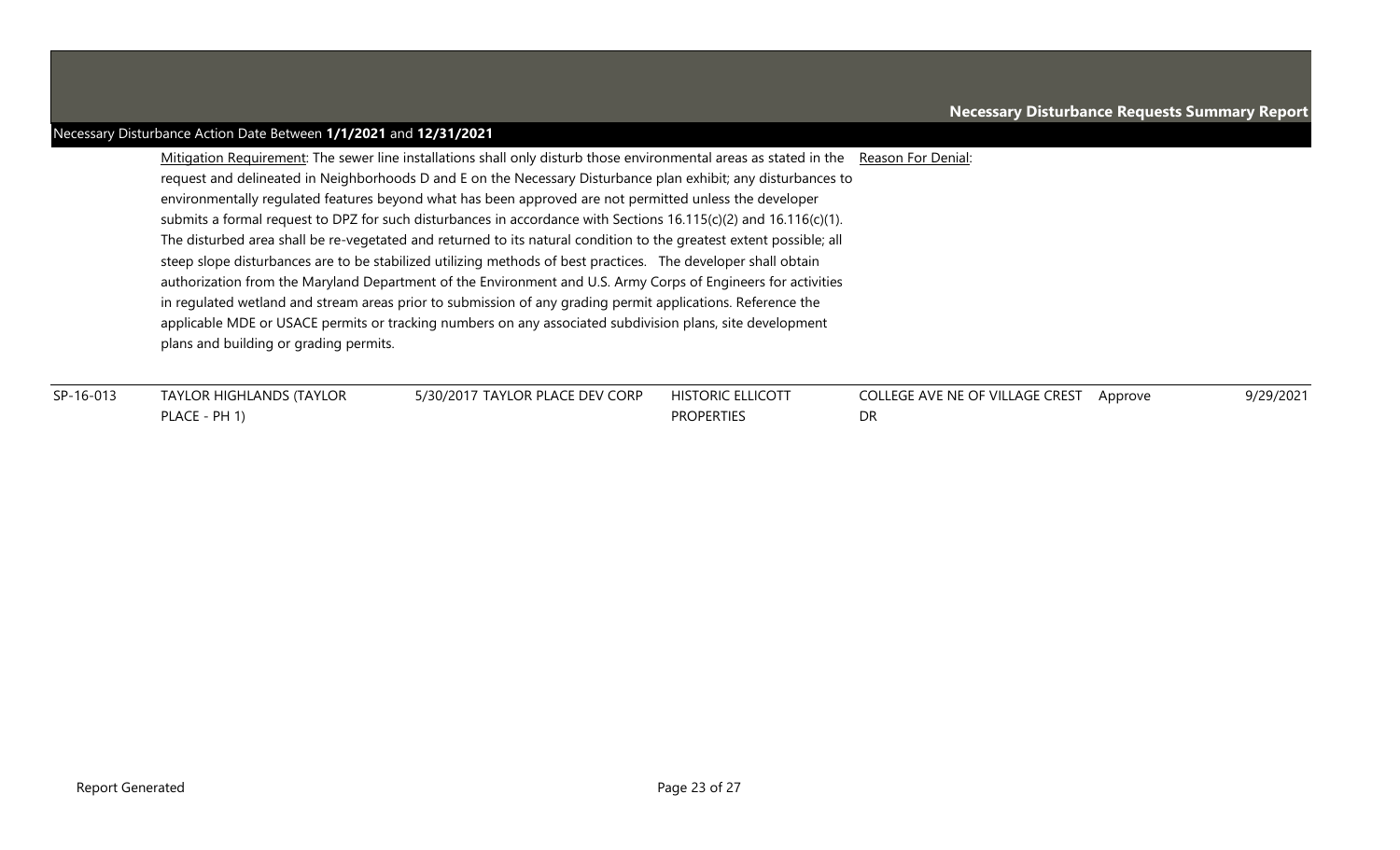Description: Request for approval for essential or necessary wetland, wetland buffer, stream, streambank buffer, floodplain and steep slope disturbances associated with the construction of a private roadway, storm drainage systems and public sewer connections in the Taylor Highlands- Phase 1 development project (SP-16-013). The disturbance is the minimum necessary to construct the proposed sewer connection, storm drains and Taylor Way road extension. The construction will employ best management practices for work conducted in the wetlands, floodplain, streams and buffers. The disturbed areas shall be restored as closely as possible to their original state. Steep slope disturbances #1 and #2 are necessary to accommodate the outfall from several stormwater management facilities. The outfalls have been designed to run with contour to the greatest extent possible to limit the disturbed area, maximize forest retention and to avoid specimen trees. The alignment of the outfall pipe has been designed to discharge to the existing culvert at New Cut Road. These disturbances do not result in permanent changes to grade and will be restored to the existing grade and stabilized. Steep slope disturbance #3, stream buffer disturbances #2 & #3, stream disturbances #1 & #2 and floodplain disturbance #1 are necessary for construction of the 8" public sewer main which discharges to the New Cut Road pump station. The horizontal alignment was designed to locate the sewer in an area which reduces impacts to specimen trees and allows for gravity sewer service for the subject property. The entire area will be restored to original grade and stabilized. Steep slope disturbance #4 is necessary to extend the existing Taylor Way roadway over the existing swale to the subject property. The roadway construction will require fill and a culvert to facilitate the existing drainage. The roadway grade and alignment has been adjusted to the north to the greatest extent possible to minimize disturbance to the steep slope. The wetland and wetland buffer disturbance are also necessary to construct the extension of Taylor Way. The road has been aligned to connect with the proposed Crested View roadway at a traffic circle. The road was also designed to retain the upper parking lot for the continued use of the hospital facility. Stream buffer disturbance #1 is necessary to extend the proposed storm drain outfall to the intermittent stream to create a stable and non-erosive outfall condition as required by the Soil Conservation District and MD Dept. of the Environment.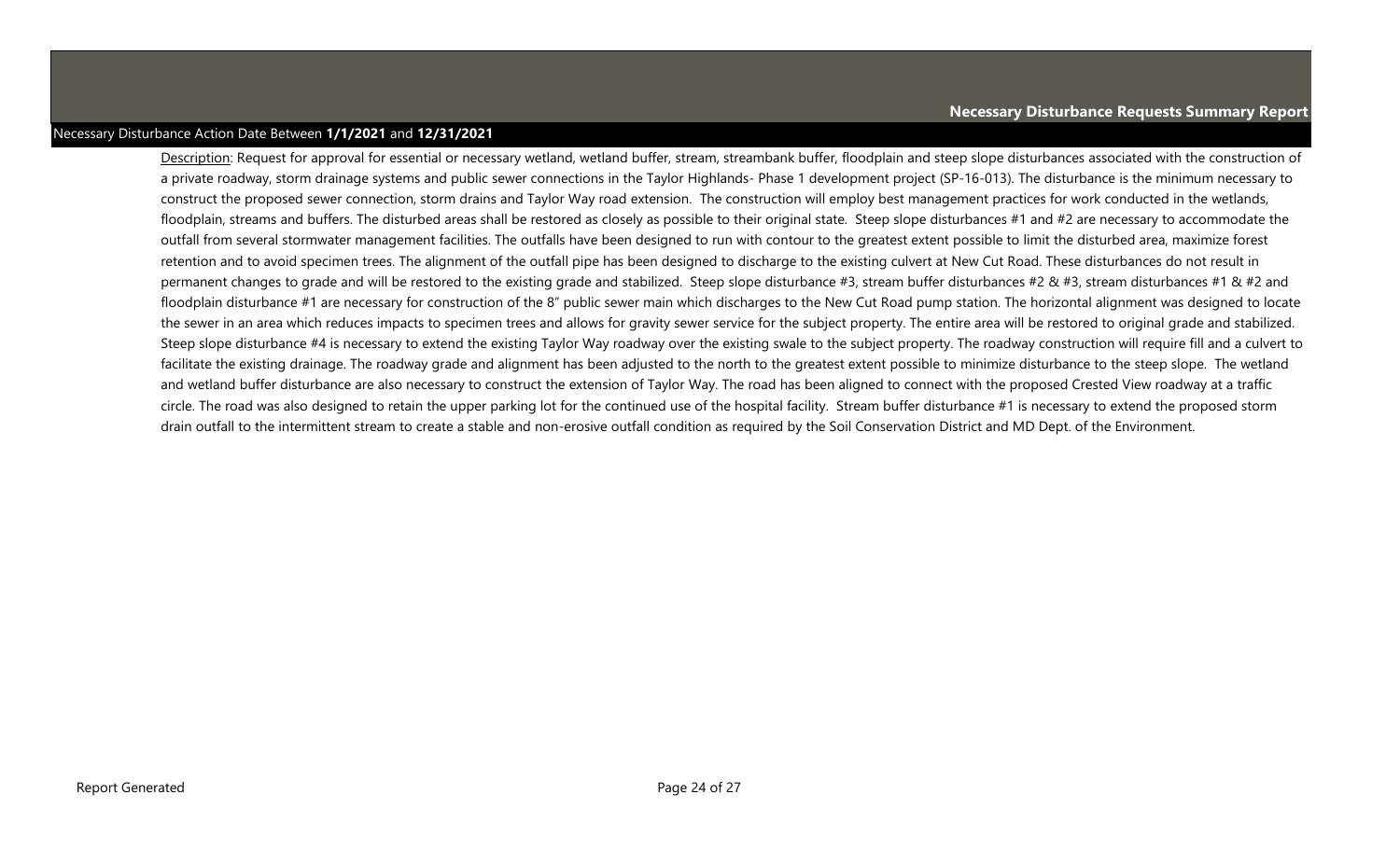| Mitigation Requirement: The public sewer, storm drainage and road construction shall only disturb those            | Reason For Denial: |
|--------------------------------------------------------------------------------------------------------------------|--------------------|
| environmental areas as stated in the request and as delineated on the plan exhibit dated August 2021. Any          |                    |
| disturbances to regulated environmental features beyond this request are not permitted unless the applicant        |                    |
| submits a formal request to the Department of Planning & Zoning in accordance with Section 16.116(c). The          |                    |
| disturbed areas shall be stabilized and seeded in accordance with erosion and sediment control plans included      |                    |
| with the future Final Plans or Site Development Plans. The applicant will be required to obtain all necessary      |                    |
| approvals and authorizations by the Maryland Department of the Environment (MDE) and the U.S. Army Corps of        |                    |
| Engineers (USACE) for activities in regulated areas prior to approval of the Final Plan or Site Development Plan.  |                    |
| MDE permit numbers shall be referenced on all future plans and grading permit applications. A stream cleanup       |                    |
| and restoration plan shall be included with the Final Plan or Site Development Plan for the intermittent stream as |                    |
| shown on the plan exhibit dated August 2021. The plan shall identify all areas of debris cleanup within the stream |                    |
| and buffer and provide details for cleanup methods and stabilization. The plan shall identify and provide details  |                    |
| for any proposed restoration practices necessary to stabilize the stream banks and to prevent continued erosion.   |                    |
| Any applicable permits from the MD Dept. of the Environment shall be obtained prior to approval of the Final       |                    |
| Plan or Site Development Plan.                                                                                     |                    |

|           | W/S Contract # GUILDFORD ROAD PROPERTIES - | 6/30/2021 SANTOS REALTY, LLC | SANTOS REALTY, LLC | 10408, 10412, 10416 GUILDFORD | Approve | 9/30/2021 |
|-----------|--------------------------------------------|------------------------------|--------------------|-------------------------------|---------|-----------|
| 24-5183-D | PUBLIC SEWER INSTALLATION                  |                              |                    | ROAD                          |         |           |

Description: Request for approval for essential or necessary streambank buffers, wetlands, wetland buffers and 100-year floodplain disturbances associated with a gravity sewer installation at 10408, 10412 and 10416 Guilford Road in Jessup MD. The disturbance is the minimum necessary to access and excavate the installation site. The project will employ best management practices for work conducted in the stream buffer, wetlands, wetland buffers and 100-year floodplain. The disturbed areas shall be restored as closely as possible to their original state. The applicant initially applied to install grinder pumps and pump waste to the existing sewer on Guilford Road. This request was denied by the Bureau of Utilities as there is an existing gravity sewer located in the rear of the subject properties.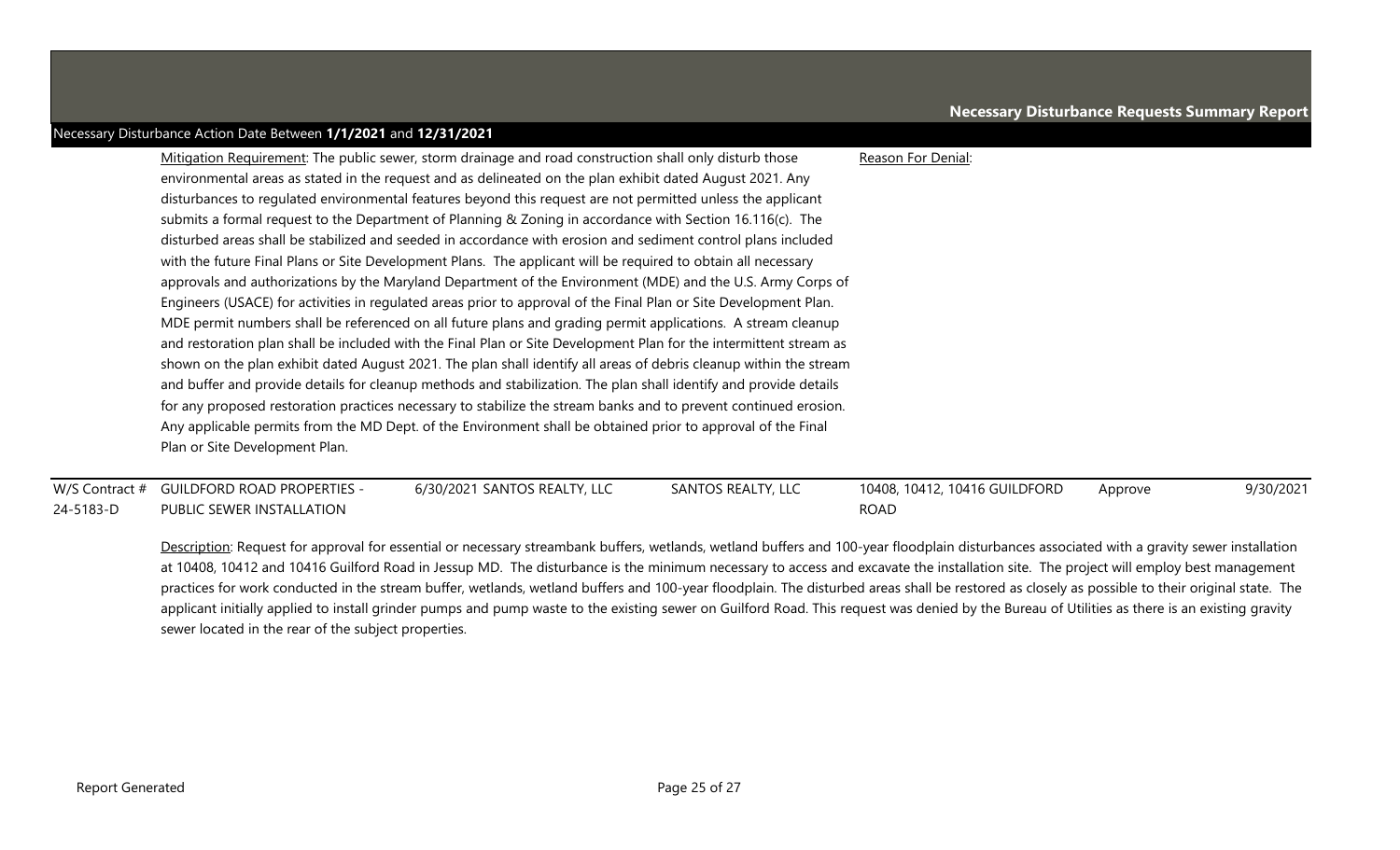Mitigation Requirement: The excavation of the maintenance site shall only disturb those environmental areas as stated in the request and as delineated on the Bayland Preliminary Plan and Profiles dated June 2021. Any disturbances to regulated environmental features beyond this request are not permitted unless the applicant submits a formal request to the Department of Planning & Zoning in accordance with Section 16.116(c). The disturbed trench areas shall be returned to their existing conditions in accordance with the preliminary and profile plans. The applicant will be required to obtain all necessary approvals and authorizations by the Maryland Department of the Environment (MDE) and the U.S. Army Corps of Engineers (USACE) for activities in regulated areas prior to submission of a grading permit application. Copies of the approved MDE and USACE permits shall be submitted along with the grading permit application. Reason For Denial:

ECP-21-010 SPARROW'S LANDING 9/17/2021 SPARROW'S LANDING LLC & SPARROW'S LANDING LLC & MEADOWRIDGE RD EAST OF 95 Approve 10/29/2021 DESIGN BUILD ALLIANCE LLC DESIGN BUILD ALLIANCE LLC

Description: Request for approval for essential or necessary floodplain, wetland, wetland buffer, stream and streambank buffer disturbances associated with the construction of public sewer to provide sewer services to Lots 2-6 (5 residential lots and 2 open space lots) in the Sparrows Landing subdivision (ECP-21-010) and to provide stable storm drain outfall. The location of the proposed sewer connection minimizes disturbance to floodplain, wetlands and streams and allows for sewer service to the proposed residential lots. The proposed rip-rap stone located within the floodplain and streambank buffer beyond the storm drain outfall for Outfalls 2 and 3. The disturbance is the minimum necessary to construct the sewer connection and storm drain outfalls. The sewer construction will employ best management practices for work conducted in the floodplain, wetlands, streams and buffers. The disturbed areas shall be restored as closely as possible to their original state.